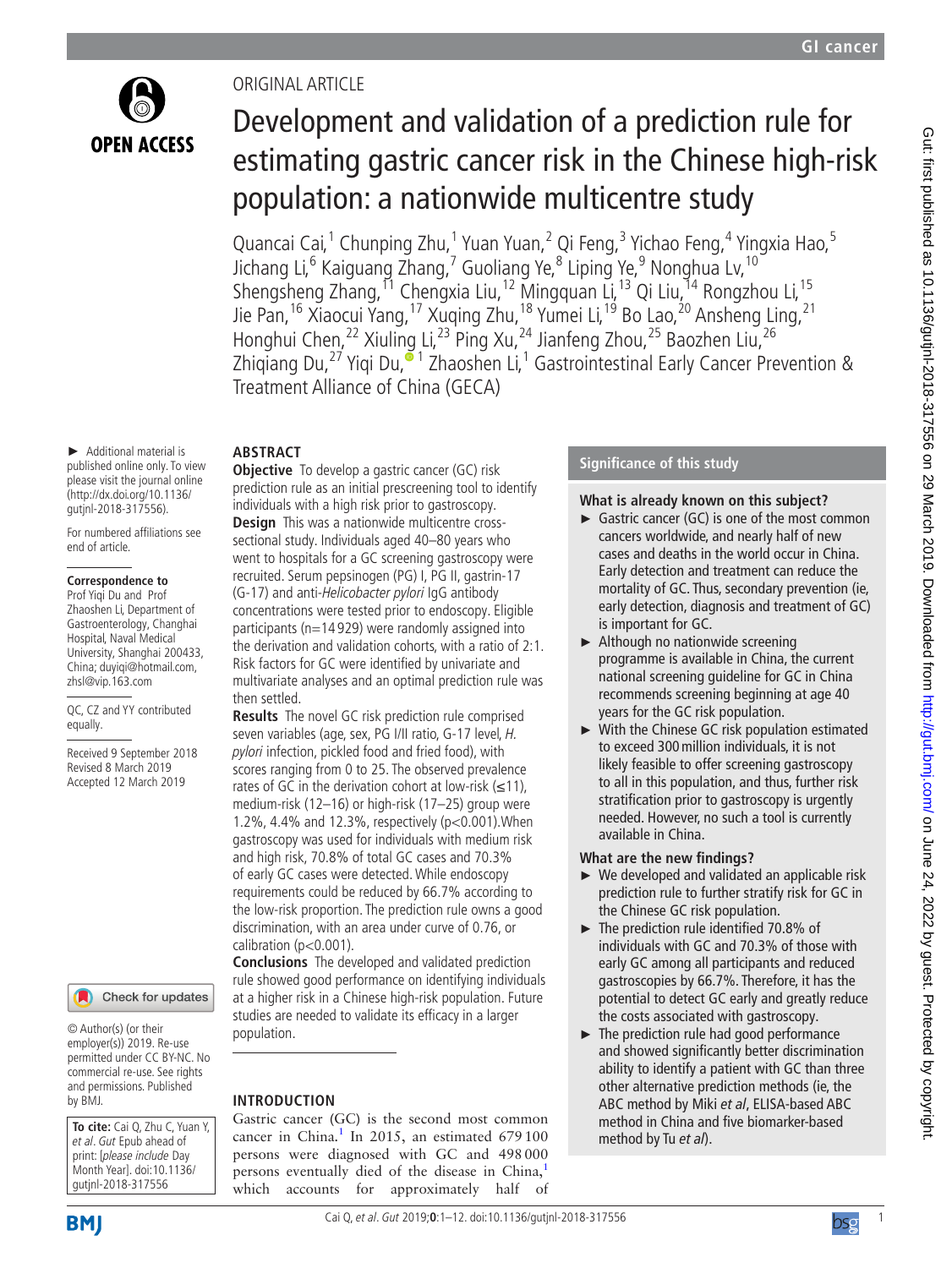# **Significance of this study**

#### **How might it impact on clinical practice in the foreseeable future?**

► The prediction rule could be used as an accurate, costeffective and practical initial mass prescreening tool to identify a subgroup of individuals at higher risk prior to further diagnostic gastroscopy, which will improve the efficiency of GC detection in China.

worldwide cases and deaths.<sup>[2](#page-10-1)</sup> The high mortality rate is mainly related to late detection, and thus, early detection and treatment are crucial to reduce deaths from  $GC<sup>3</sup>$  $GC<sup>3</sup>$  $GC<sup>3</sup>$  Therefore, there is an urgent need for a screening method to improve the detection of early-stage GC.<sup>[4](#page-10-3)</sup> However, at present, there is still no nationwide screening programme for GC in China, and early detection relies on opportunistic screening only.<sup>24–6</sup>

To change this situation, the current national screening guideline for GC in China recommends screening beginning at age 40 years for all in the high-risk population (ie, those residing in high-incidence areas for more than 3 years or who have *Helicobacter pylori* infection, a positive family history of GC, or risk factors for GC such as high-salt diet, smoking and heavy alcohol drinking).<sup>[6](#page-10-4)</sup> Gastroscopy with sampling of gastric biopsies for histological examination is currently the gold standard for screening and diagnosis of GC. However, screening the entire 'high-risk' population with gastroscopy is inefficient and impracticable as only 1%–3% of the population is expected to have GC.<sup>[6](#page-10-4)</sup> Moreover, with the estimated 'high-risk' population exceeding 300 million in China, $6$  it is unlikely that screening gastroscopy can be offered to all this population due to the high costs. Therefore, a risk stratification method that can serve as an initial prescreening tool prior to gastroscopy is needed to further identify those real GC high-risk individuals among the previously defined 'high-risk' population.

Theoretically, a risk prediction rule for GC high-risk based on as many risk factors as possible, including age, sex, family history, high-salt diet, atrophic gastritis and *H. pylori* infection, rather than one subset of these risk factors, would provide better prescreening performance. However, to our knowledge, no such a prediction rule has been developed, most likely due to the fact that such a risk prediction rule is not cost-effective and feasible in clinical practice. Currently developed prescreening tools are mainly based on a subset of known risk factors for GC, specifically atrophic gastritis and *H. pylori* infection.<sup>7</sup> Serum pepsinogen (PG) I, PG II and gastrin-17 (G-17) levels are used as surrogate biomarkers of atrophic gastritis in different topographic locations (PG I and PG II for the corpus; G-17 for the antrum), and anti-*H. pylori* IgG antibody is used for the detection of *H. pylori* infection[.7 8](#page-10-5)

Miki<sup>[9](#page-10-6)</sup> developed the ABC method, which combines *H. pylori* serology with the measurement of serum PG levels, and demonstrated that it can predict future development of GC in Japan and thus identify individuals at high risk for future GC development. However, a few questions remain unanswered for the ABC method. The first question is whether the ABC method can be extended to predict current existence of GC and identity individuals at high risk for current GC existence. The second question is how this method would perform in prescreening for GC among the Chinese 'high-risk' population. Since previous studies have shown that the ABC method for defining atrophic PG status did not work well in the Chinese population.<sup>59</sup><sup>10</sup> The

third question is what would be the optimal PG cut-off values for determining atrophic gastritis in China. Tu et al<sup>[5](#page-10-7)</sup> evaluated a combination of five biomarkers, including serum PG I, PG II, PG I/II ratio, G-17 and anti-*H. pylori* IgG antibody in China, and their model showed better prescreening performance compared with the ABC method. However, the results may not applicable to the 'high-risk' population in China, as only individuals who had upper gastrointestinal symptoms or a positive family history of GC were included in the study.<sup>[5](#page-10-7)</sup>

Therefore, the aim of this nationwide cross-sectional study was to develop a new prediction rule, for secondary prevention, to be used as an initial prescreening tool to identify a subgroup of individuals at higher risk of GC among the Chinese asymptomatic population for further diagnostic gastroscopy.

# **Methods**

#### **Study populations**

From 1 June 2015 to 31 March 2017, a total of 115 hospitals in China participated in this study. Individuals without gastrointestinal symptoms and aged between 40 and 80 years who came to the participating hospitals for a screening gastroscopy as part of a routine health check-up and met the criteria for Chinese individuals with a 'high risk' of GC were recruited into this study. The 'high-risk' for GC population among Chinese individuals was defined as persons who have lived in the areas of China with a high-incidence of GC for more than 3 years or who have a history of *H. pylori* infection, a positive family history of GC or risk factors for GC such as a high-salt diet, regular intake of pickled food, smoking and heavy alcohol drinking.<sup>[6](#page-10-4)</sup> A Chinese high-incidence area refers to a district where the incidence of GC is more than 30/100 000. Participants were excluded from this study if they had one of the following symptoms or clinical findings: upper abdominal mass, unintentional weight loss of more than 4.5kg within the previous 6 months, dysphagia, abdominal pain, melena, haematemesis and emesis. Other exclusion criteria were previous gastric resection; a history of *H. pylori* eradication; treatment with proton pump inhibitors or H<sub>2</sub> blockers within the previous 2 weeks; impairment of renal function; pregnancy; a history of cancer of any type; a gastroscopy examination within 1year before referral; and a medical condition that could increase the risk associated with gastroscopy.

# **Study procedures**

All eligible subjects first completed a questionnaire, then provided fasting blood samples for serum determination of PG, G-17 and anti-*H. pylori* IgG antibody concentrations, and finally underwent gastroscopy.

# Questionnaire survey

A prevalidated self-reported questionnaire was used in the present study. The questionnaire included baseline information (age, sex, body weight and height), living styles (smoking [smoke more than one cigarette every day for more than 1year; if yes, the number of cigarette and lasting time were asked], alcohol consumption [drink alcohol of any types more than once every week lasting for more than 1year; if yes, the kind of wine and consumption frequency were also asked], eating habits (high-salt diet [consume salt more than 10g/day], pickled food, fried food, smoked food, barbecue food, overnight leftovers, red meat, white meat, green vegetables and fresh fruit [frequency was defined as more than three times per week]) and family history of GC among first-degree relatives (online [supplementary file 1\)](https://dx.doi.org/10.1136/gutjnl-2018-317556).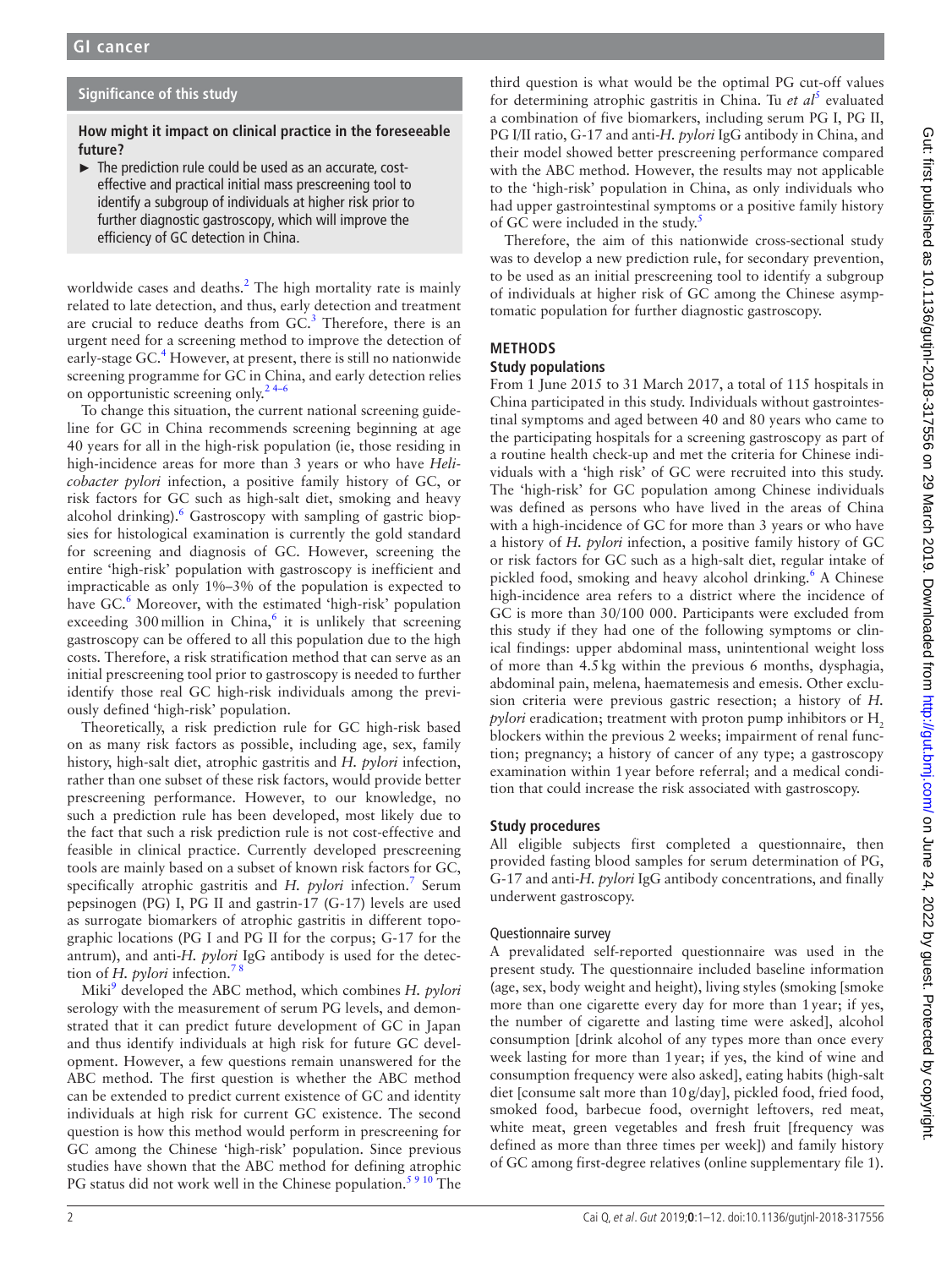A 5mL fasting venous blood sample was collected from each eligible subject. After centrifugation, serum aliquots were stored at room temperature ( $\leq$ 25°C) and immediately assayed within 3hours. Serum concentrations of PG I, PG II, G-17 and anti-*H. pylori* IgG antibody were measured using commercial ELISA kits (PG I ELISA, PG II ELISA, G-17 ELISA and *H. pylori* IgG ELISA kits; Biohit, Helsinki, Finland) on a microplate reader (MB-580, Huisong Co, Shenzhen, China) by uniformly trained personnel in the qualified laboratories of all participating hospitals. The tests were performed in triplicate. Seropositivity for anti-*H. pylori* antibody was defined as anti-*H. pylori* IgG titre ≥34enzyme-immunoassay units according to the manufacturer's protocol.

#### Cut-offs

The cut-off values for PGs and G-17 were established according to the following steps: original concentrations in the non-GC population of derivation cohort were first logarithmically transformed and divided equally into 20 parts to obtain 20 cut-off values; then the prevalence of GC for each of the 20 cut-offs was calculated and the cut-off categories with similar prevalence rates were combined, two final categories for PGs and three categories for G-17; and finally, the antilog of the cut-off values of the combined categories were calculated and designated as the cut-off values of PGs and G-17, respectively.

#### Gastroscopic examination

In addition to white light gastroscopy, any further available examination in each hospital, including narrow band imaging, Fuji intelligent chromoendoscopy, i-Scan, blue laser imaging, magnifying endoscopy, confocal laser endomicroscopy, fluorescence endoscopy and chromoendoscopy, was required. Gastroscopy was performed at each hospital by expert endoscopists who had performed endoscopy examination or therapy for more than 1500 cases.

# Histological examination

Gastric biopsy specimens were obtained from the gastric body, angulus, antrum and lesion location, if applicable, according to the Consensus on Screening and Endoscopic Diagnosis and Treat-ment of Early GC in China (2014 version).<sup>[6](#page-10-4)</sup> At least three biopsy specimens were collected from each participant according to the study protocol. Each histological specimen was independently reviewed by two pathologists. Gastric inflammation and atrophy were diagnosed according to the Updated Sydney System,<sup>1</sup> and gastric tumours were diagnosed using the criteria from the Vienna classification for gastrointestinal epithelial neoplasia.<sup>[12 13](#page-10-9)</sup> Disagreement was solved by discussion; the final decision was made by the director of the Department of Pathology from the principal investigator's hospital if the disagreement remained. Participants with multiple lesions were categorised according to the most severe lesion. All participating endoscopists and pathologists were uniformly trained and performed the analyses according to the standard protocol.

The four procedures (ie, questionnaire, laboratory tests, gastroscopy and histology) were performed independently by different investigators who were blinded to the results of the each other examinations.

# **Statistical analysis**

A central data library was established to manage the data from all participating hospitals in this study (on the website of [www.ncrc](www.ncrcgastro.org)[gastro.org\)](www.ncrcgastro.org). Each hospital uploaded the data individually, and the

supervisor in the leading site checked the integrity and accuracy of the data. Only once all requested data for one participant were successfully entered into the platform was the participant considered as a valid case to be included in the database for further analysis.

Two-thirds of the eligible participants were randomly assigned to the derivation cohort, while the remaining one-third was assigned to the validation cohort. Details on the development and validation of a prediction rule for estimating cancer risk were previously described.<sup>[14](#page-10-10)</sup> Gastroscopy with sampling of gastric biopsies was defined as the gold standard for definitive diagnosis. Participants found to have oesophageal cancer were excluded from further analyses. IBM SPSS Statistics for Windows (V.19.0) and R for Windows (V.3.5.1) were used for all statistical analyses. A two-sided p value of less than 0.05 indicated statistical significance.

In the derivation cohort, univariate and multivariate analyses were used to test associations of potential risk factors with GC. The potential risk factors with  $p < 0.25$  in the univariate analyses were entered as independent variables into a binary logistic backward stepwise regression analysis to assess association with GC. To obtain an optimal prediction model, a new logistic regression model was developed by entering a different set of variables one at a time. The model's overall performance was assessed by  $R^2$  and Brier scores, and its discrimination was evaluated by the area under the receiver operating characteristic curve (AUC) and discrimination slope. Calibration was assessed by the Hosmer-Lemeshow  $\chi^2$  statistic and calibration in the large. A regression coefficient-based scoring method was employed to develop the score-based prediction rule.[14 15](#page-10-10) In addition to overall performance, discrimination and calibration, the performance of the prediction rule was assessed according to its accuracy, including sensitivity, specificity, accuracy rate, positive predictive value (PPV), negative predictive value (NPV), positive likelihood ratio and negative likelihood ratio. The number needed to screen (NNS) was defined as the number of participants who would need to undergo gastroscopy for one patient with GC to be identified.

The prediction rule was internally validated by bootstrap resampling that used 1000 random samples drawn with replacement from the original derivation data set.<sup>16 17</sup> External validation was performed in the validation cohort to analyse the same performance metrics, including overall performance, discrimination, calibration and accuracy. The *u* test was used to compare the difference in the AUCs between the derivation cohort and validation cohort.

The performance of the prediction rule, as assessed by AUC, was also compared against the ABC method<sup>[9](#page-10-6)</sup> and a risk score by Tu *et al*<sup>[5](#page-10-7)</sup> in the validation cohort.

# **Results**

During the study period, 14929 eligible participants, including 6357 participants with normal gastric mucosa or non-atrophic gastritis, 405 patients with GC, 826 patients with low-grade intraepithelial neoplasia, 3651 patients with atrophic gastritis, 694 patients with gastric ulcer, 1872 patients with gastric polyps, 470 patients with duodenal ulcer, 78 patients with Barrett's oesophagus and 576 patients with reflux oesophagitis, were included in our analyses (online [supplementary figure 1\)](https://dx.doi.org/10.1136/gutjnl-2018-317556). Their mean (SD) age was 56.2 (9.6) years, and 49.7% were men. Among the 405 patients with GC, 360 (88.9%) had non-junctional cancer. There were 9838 participants in the derivation cohort, and 267 (2.7%) of these participants had GC. The validation cohort contained 5091 participants, of whom 138 (2.7%) had GC([figure](#page-3-0) 1).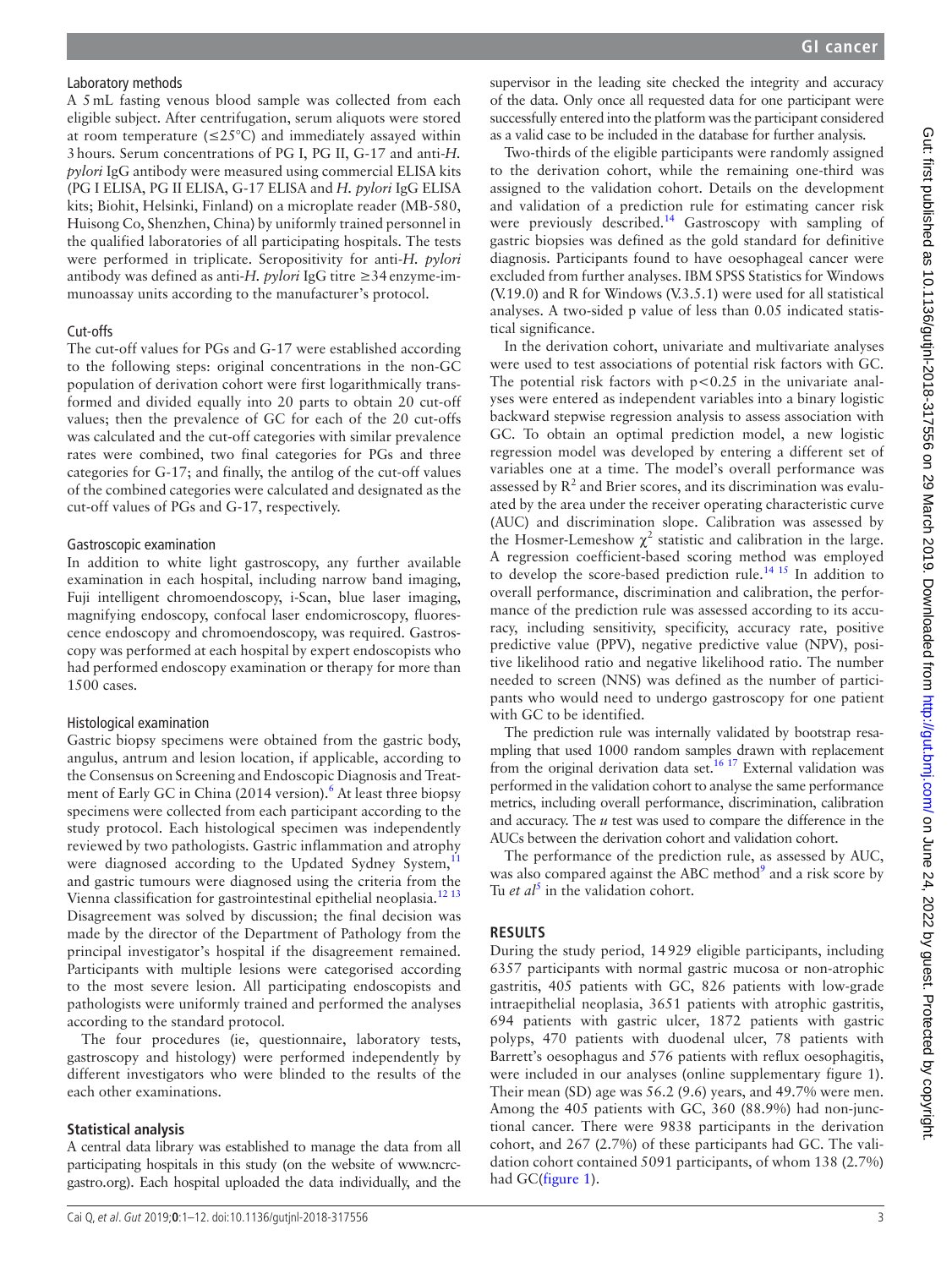

<span id="page-3-0"></span>**Figure 1** Flow chart showing the proposed algorithm for the clinical pathways for the respective individuals. The cut-off values for each factor are shown in [tables 2 and 4.](#page-5-0) G-17, gastrin-17; GC, gastric cancer; PG, pepsinogen.

#### **Prediction rule development**

In the univariate analysis, 17 variables were found to be potentially associated with GC ( $p < 0.25$ ) and thus included in the multivariate analysis. Of the 17 variables, age, sex, PG I/II ratio, G-17 concentration, anti-*H. pylori* IgG status, regular consumption of pickled food and regular consumption of fried food were shown to be significantly (all p<0.05) and independently associated with the risk of GC [\(table](#page-4-0) 1 and online [supplementary table](https://dx.doi.org/10.1136/gutjnl-2018-317556)  [1](https://dx.doi.org/10.1136/gutjnl-2018-317556)). The regression model was used to develop the score-based prediction rule, which comprised seven variables (ie, age, sex, PG I/II ratio, G-17 concentration, anti-*H. pylori* IgG status, pickled food and fried food), with scores ranging from 0 to 25([table](#page-5-0) 2). The prediction rule had good overall performance, with an  $\mathbb{R}^2$ of 0.024 and a Brier score of 0.026 and showed good discrimination for GC, with an AUC of 0.76 (95% CI 0.73 to 0.79) and good discrimination slope of 0.033 (95% CI 0.033 to 0.035). Also, the model was well calibrated ( $p=0.605$  by Hosmer-Lemeshow;  $p < 0.001$  by calibration in the large; [table](#page-6-0) 3).

As the score increased, the risk of GC increased. On the basis of similar magnitudes of risk and the result from receiver operating characteristic curve analysis of the prediction rule, scores 0 to 11, 12 to 16 and 17 to 25 were combined to form three categories, corresponding to low, medium and high risk, respectively [\(table](#page-7-0) 4). Accordingly, in the derivation cohort, 66.7% of the participants were considered to be at low risk, whereas 27.6% and 5.7% were at medium and high risk, respectively. The prevalence rates of GC at low, medium or high risk were 1.2%, 4.4% and 12.3%, respectively (p<0.001). When 12 was applied as the cut-off score for the prediction rule to identify individuals at medium or high risk, the sensitivity, specificity, PPV, NPV and accuracy were 70.8%, 67.8%, 5.8%, 98.8% and 67.9%, respectively ([table](#page-6-0) 3). Overall, individuals at medium or high risk accounted for 70.8% of all cases with GC. Early GC was detected in 30, 48 and 23 individuals at low, medium and high risk, respectively; 70.3% of cases with early GC were detected in individuals at medium and high risk, and 37.6% of GC cases detected in individuals at medium and high risk were in early stage. The NNSs in all individuals, those at low risk, and those at medium or high risk were 37, 84 and 17, respectively.

Since junctional and non-junctional GC have distinct risk factors, we further developed prediction models for junctional and non-junctional GC. We found that serum biomarkers (ie, PG I/PG II ratio and G-17) were included in the model for non-junctional GC but not in the model for junctional GC (online [supplementary](https://dx.doi.org/10.1136/gutjnl-2018-317556)  [tables 2](https://dx.doi.org/10.1136/gutjnl-2018-317556) and 3). In other words, the developed model performed well for non-junctional GC, but not for junctional GC.

In addition, intestinal-type and diffuse-type GC have distinct risk factors, so we also further developed prediction models for these two types. We found that the same seven factors were included in the model for intestinal-type GC, but only age was included in the model for diffuse-type GC (online [supplemen](https://dx.doi.org/10.1136/gutjnl-2018-317556)[tary tables 4](https://dx.doi.org/10.1136/gutjnl-2018-317556) and5).

#### **Internal and external validation**

The performance metrics obtained from internal validation were the same as those from the derivation cohort [\(table](#page-7-0) 4). In the validation cohort, the risk of GC also increased as the score increased [\(table](#page-7-0) 4), and the respective risks of GC in individuals at low, medium and high risk were similar in magnitude to the risk estimates in the derivation cohort. The performance metrics in the validation cohort did not differ statistically from those in the derivation cohort ( $p > 0.05$ , [table](#page-6-0) 3). Similar to the findings in the derivation cohort, individuals at medium or high risk accounted for 69.6% of cases with GC, of which 31.3% were in early stage (the proportion of cases with early GC in these categories accounted for 61.2% of all cases with early GC). The respective NNS in all individuals, those at low risk, and those at medium or high risk were 37, 80 and 18, respectively, and these numbers were similar to those in the derivation cohort.

**Performance comparison with alternative prediction methods** Among the four prediction methods that were assessed in the validation cohort, the prediction rule developed from the present study had the best discrimination (AUC: 0.757, 95% CI 0.729 to 0.786, [table](#page-8-0) 5). In contrast, three other prediction methods, including the ABC method by Miki,<sup>[9](#page-10-6)</sup> the ELISA-based ABC method in China<sup>[5 6](#page-10-7)</sup> and the five biomarker-based method by Tu *et al*,<sup>[5](#page-10-7)</sup> displayed significantly lower AUCs compared with that of the prediction rule developed in the present study (all  $p < 0.001$ ).

#### **Discussion**

In the present study, a new score-based prediction rule, which comprised the variables age, sex, PG I/II ratio, G-17 concentration, anti-*H. pylori* IgG status, consumption of pickled food and fried food, was developed and validated to provide accurate risk stratification for further GC screening in the Chinese population for secondary prevention of GC. The prediction rule had good performance both in the derivation cohort and validation cohort and showed significantly better discriminative ability to identify a patient at a high GC risk than other alternative prediction methods. Therefore, for the Chinese high-risk population, the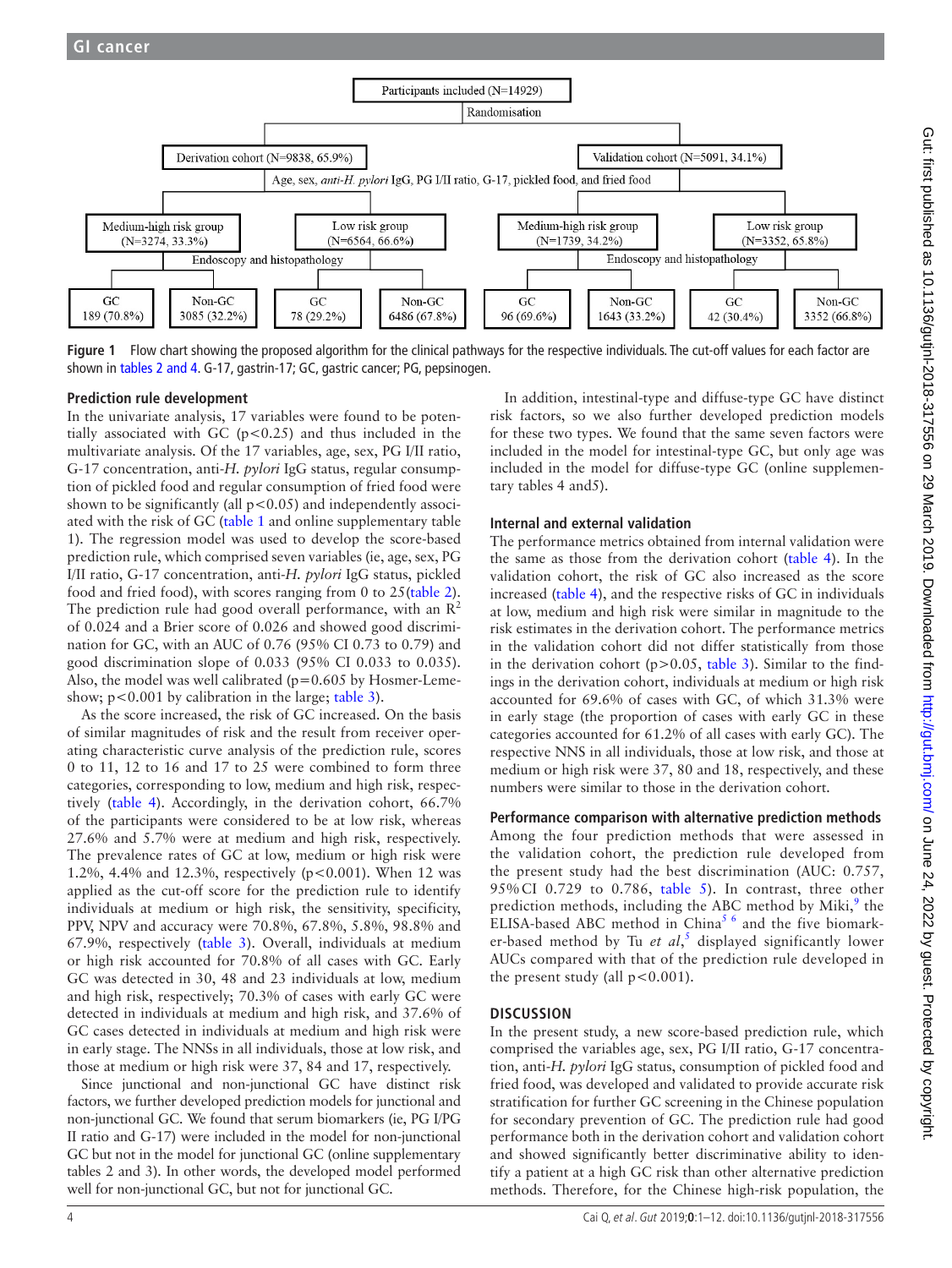<span id="page-4-0"></span>

| Table 1<br>Univariate and multivariable analyses in the derivation cohort |                                     |                                               |                                        |          |                                  |         |
|---------------------------------------------------------------------------|-------------------------------------|-----------------------------------------------|----------------------------------------|----------|----------------------------------|---------|
| Variable                                                                  | <b>Total cohort</b><br>(n=9838) No. | <b>Gastric cancer</b><br>$(n=267)$ No. $(\%)$ | Non-gastric cancer<br>(n=9571) No. (%) | P value* | <b>Adjusted OR</b><br>(95% CI) t | P value |
| Age, years                                                                |                                     |                                               |                                        | < 0.001  |                                  |         |
| $40 - 49$                                                                 | 2741                                | 22 (8.2)                                      | 2719 (28.4)                            |          | Reference                        |         |
| $50 - 59$                                                                 | 3457                                | 79 (29.6)                                     | 3378 (35.3)                            |          | 2.77 (1.72 to 4.47)              | < 0.001 |
| $60 - 69$                                                                 | 2640                                | 94 (35.2)                                     | 2546 (26.6)                            |          | 4.31 (2.69 to 6.89)              | < 0.001 |
| $>69$                                                                     | 1000                                | 72 (27.0)                                     | 928(9.7)                               |          | 8.67 (5.32 to 14.13)             | < 0.001 |
| Mean (SD)                                                                 | 56.2 (9.6)                          | 62.9(9.5)                                     | 56.1(9.5)                              | < 0.001  |                                  |         |
| Body mass index‡                                                          |                                     |                                               |                                        |          |                                  |         |
| Mean (SD)                                                                 | 22.89 (2.85)                        | 22.34 (2.91)                                  | 22.91 (2.85)                           | 0.075    |                                  |         |
| PG I, ng/mL                                                               |                                     |                                               |                                        | 0.048    |                                  |         |
| ≤41.92                                                                    | 597                                 | 25(9.4)                                       | 572 (6.0)                              |          |                                  |         |
| 41.93-277.00                                                              | 8651                                | 223 (83.5)                                    | 8428 (88.1)                            |          |                                  |         |
| >277.00                                                                   | 590                                 | 19(7.1)                                       | 571 (6.0)                              |          |                                  |         |
| Median (range)                                                            | 109.30 (927.99)                     | 129.30 (532.39)                               | 108.89 (927.99)                        | 0.001    |                                  |         |
| PG II, ng/mL                                                              |                                     |                                               |                                        | 0.008    |                                  |         |
| $≤2.78$                                                                   | 466                                 | 11(4.1)                                       | 455 (4.8)                              |          |                                  |         |
| 2.79-37.23                                                                | 8806                                | 229 (85.8)                                    | 8577 (89.6)                            |          |                                  |         |
| >37.23                                                                    | 566                                 | 27(10.1)                                      | 539 (5.6)                              |          |                                  |         |
| Median (range)                                                            | 9.20 (856.66)                       | 13.90 (215.45)                                | 9.10 (856.66)                          | < 0.001  |                                  |         |
| PG I/II ratio                                                             |                                     |                                               |                                        | < 0.001  |                                  |         |
| $\geq 3.89$                                                               | 9235                                | 227 (85.0)                                    | 9008 (94.1)                            |          | Reference                        |         |
| < 3.89                                                                    | 603                                 | 40 (15.0)                                     | 563(5.9)                               |          | 2.02 (1.41 to 2.90)              | < 0.001 |
| Median (range)                                                            | 11.84 (869.13)                      | 8.38 (103.33)                                 | 11.95 (869.13)                         | < 0.001  |                                  |         |
| G-17, pmol/L                                                              |                                     |                                               |                                        |          |                                  |         |
| ≤1.49                                                                     | 2812                                | 34 (12.7)                                     | 2778 (29.0)                            |          | Reference                        |         |
| $1.50 - 5.70$                                                             | 3320                                | 83 (31.1)                                     | 3237 (33.8)                            |          | 2.00 (1.33 to 3.00)              | 0.001   |
| >5.70                                                                     | 3706                                | 150 (56.2)                                    | 3556 (37.2)                            |          | 2.84 (1.93 to 4.17)              | < 0.001 |
| Median (range)                                                            | 3.53 (367.06)                       | 6.89(99.99)                                   | 3.48 (367.06)                          | < 0.001  |                                  |         |
| Sex                                                                       |                                     |                                               |                                        | < 0.001  |                                  |         |
| Female                                                                    | 4955                                | 78 (29.2)                                     | 4877 (51.0)                            |          | Reference                        |         |
| Male                                                                      | 4883                                | 189 (70.8)                                    | 4694 (49.0)                            |          | 2.52 (1.92 to 3.30)              | < 0.001 |
| Anti-H. pylori IgG, EIU                                                   |                                     |                                               |                                        | 0.028    |                                  |         |
| Negative $(<34)$                                                          | 5549                                | 133 (49.8)                                    | 5416 (56.6)                            |          | Reference                        |         |
| Positive $(\geq)34)$                                                      | 4289                                | 134 (50.2)                                    | 4155 (43.4)                            |          | 1.26 (1.12 to 1.62)              | 0.046   |
| Family history                                                            |                                     |                                               |                                        | 0.856    |                                  |         |
| No                                                                        | 8657                                | 234 (87.6)                                    | 8423 (88.0)                            |          |                                  |         |
| Yes                                                                       | 1181                                | 33 (12.4)                                     | 1148 (12.0)                            |          |                                  |         |
| Smoking                                                                   |                                     |                                               |                                        | < 0.001  |                                  |         |
| No                                                                        | 7671                                | 178 (66.7)                                    | 7493 (78.3)                            |          |                                  |         |
| Yes                                                                       | 2167                                | 89 (33.3)                                     | 2078 (21.7)                            |          |                                  |         |
| Alcohol drinking                                                          |                                     |                                               |                                        | 0.063    |                                  |         |
| No                                                                        | 8220                                | 212 (79.4)                                    | 8008 (83.7)                            |          |                                  |         |
| Yes                                                                       | 1618                                | 55 (20.6)                                     | 1563 (16.3)                            |          |                                  |         |
| High-salt diet                                                            |                                     |                                               |                                        | 0.005    |                                  |         |
| No                                                                        | 5859                                | 137 (51.3)                                    | 5722 (59.8)                            |          |                                  |         |
| Yes                                                                       | 3979                                | 130 (48.7)                                    | 3849 (40.2)                            |          |                                  |         |
| Pickled food                                                              |                                     |                                               |                                        | < 0.001  |                                  |         |
| Occasional                                                                | 8070                                | 196 (73.4)                                    | 7874 (82.3)                            |          | Reference                        |         |
| Regular                                                                   | 1768                                | 71 (26.6)                                     | 1697 (17.7)                            |          | 1.49 (1.10 to 2.01)              | 0.010   |
| Fried food                                                                |                                     |                                               |                                        | < 0.001  |                                  |         |
| Occasional                                                                | 9130                                | 231 (86.5)                                    | 8899 (93.0)                            |          | Reference                        |         |
| Regular                                                                   | 708                                 | 36 (13.5)                                     | 672(7.0)                               |          | 1.71 (1.15 to 2.54)              | 0.008   |
| Smoked food                                                               |                                     |                                               |                                        | 0.064    |                                  |         |
| Occasional                                                                | 9251                                | 244 (91.4)                                    | 9007 (94.1)                            |          |                                  |         |
|                                                                           | 587                                 |                                               |                                        |          |                                  |         |
| Regular                                                                   |                                     | 23(8.6)                                       | 564 (5.9)                              |          |                                  |         |
| <b>Barbecue food</b>                                                      |                                     |                                               |                                        | 0.663    |                                  |         |
| Occasional                                                                | 9307                                | 251 (94.0)                                    | 9056 (94.6)                            |          |                                  |         |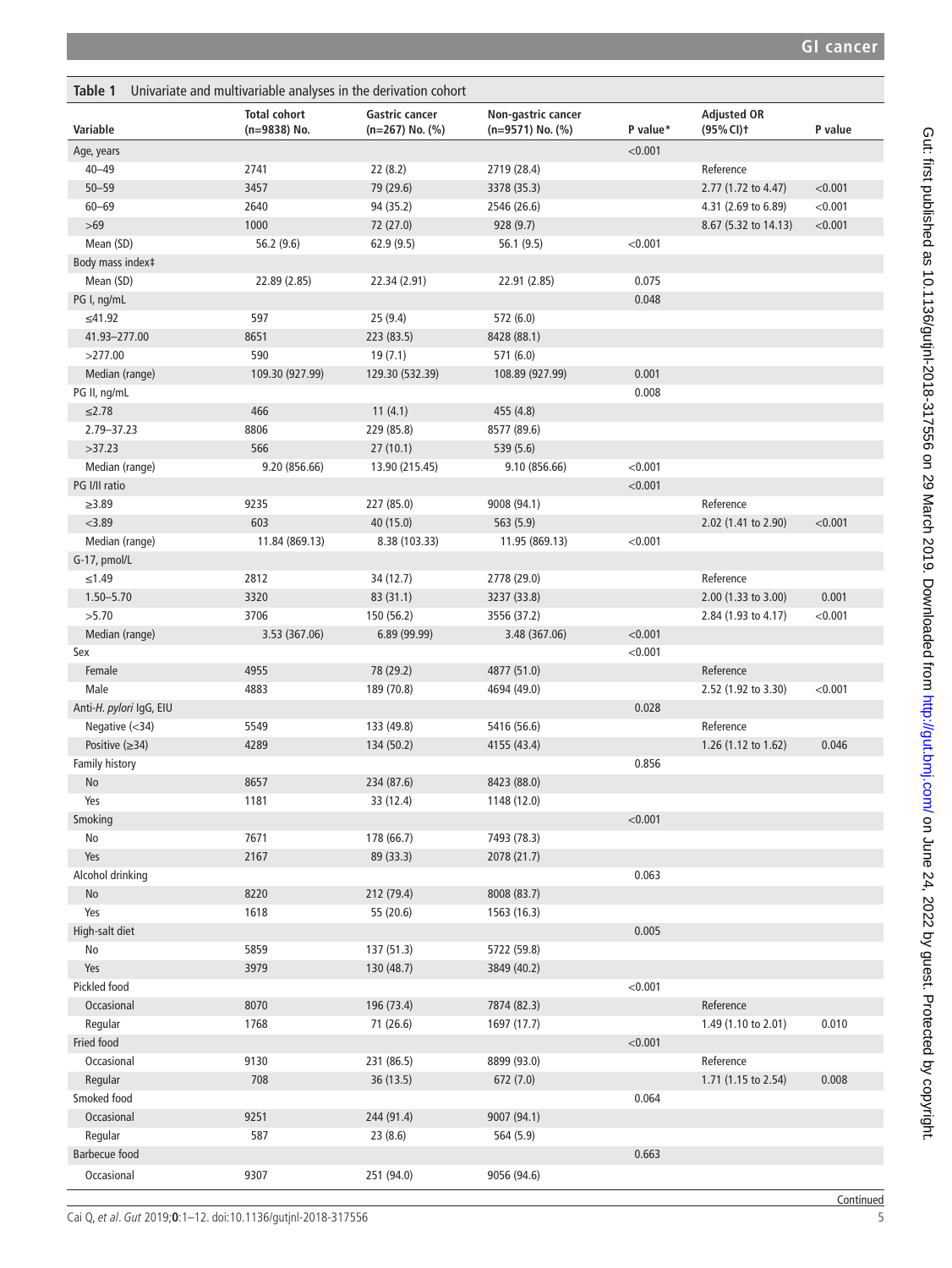#### **Table 1** Continued

| Variable            | <b>Total cohort</b><br>$(n=9838)$ No. | <b>Gastric cancer</b><br>$(n=267)$ No. $(\%)$ | Non-gastric cancer<br>$(n=9571)$ No. $(\%)$ | P value* | <b>Adjusted OR</b><br>(95% CI) t | P value |
|---------------------|---------------------------------------|-----------------------------------------------|---------------------------------------------|----------|----------------------------------|---------|
|                     |                                       |                                               |                                             |          |                                  |         |
| Regular             | 531                                   | 16(6.0)                                       | 515(5.4)                                    |          |                                  |         |
| Overnight leftovers |                                       |                                               |                                             | 0.202    |                                  |         |
| Occasional          | 7083                                  | 183 (68.5)                                    | 6900 (72.1)                                 |          |                                  |         |
| Regular             | 2755                                  | 84 (31.5)                                     | 2671 (27.9)                                 |          |                                  |         |
| Red meat§           |                                       |                                               |                                             | 0.806    |                                  |         |
| Occasional          | 4533                                  | 125 (46.8)                                    | 4408 (46.1)                                 |          |                                  |         |
| Regular             | 5305                                  | 142 (53.2)                                    | 5163 (53.9)                                 |          |                                  |         |
| White meat§         |                                       |                                               |                                             | 0.593    |                                  |         |
| Occasional          | 5517                                  | 154 (57.7)                                    | 5363 (56.0)                                 |          |                                  |         |
| Regular             | 4321                                  | 113(42.3)                                     | 4208 (44.0)                                 |          |                                  |         |
| Green vegetables    |                                       |                                               |                                             | 0.038    |                                  |         |
| Occasional          | 2144                                  | 72 (27.0)                                     | 2072 (21.6)                                 |          |                                  |         |
| Regular             | 7694                                  | 195 (73.0)                                    | 7499 (78.4)                                 |          |                                  |         |
| Fresh fruits        |                                       |                                               |                                             | 0.009    |                                  |         |
| Occasional          | 4368                                  | 147(55.1)                                     | 4491 (46.9)                                 |          |                                  |         |
| Regular             | 5200                                  | 120 (44.9)                                    | 5080 (53.1)                                 |          |                                  |         |

Data are presented as n (%) for categorical variables, mean (SD) for continuous variables. For variables about eating habits, two categories for frequency of consumption were provided, that is, occasional (<3 times/week) and regular (at least three times/week).

\*P values refer to comparison between gastric cancer and non-gastric cancer groups in the univariate analysis.

†For variables not significant (p>0.05) in the logistic regression model, multivariable data are not shown.

 $\text{\#Body mass index: weight (kg)/height (m)^2.}$ 

§Red meat includes beef, pork and lamb. White meat includes fish, chicken and duck.

EIU, enzyme-immunoassay unit; G-17, gastrin-17; *H. pylori*, *Helicobacter pylori*; PG, pepsinogen.

prediction rule can be employed as an initial prescreening tool to identify individuals at an increased risk of GC (ie, individuals categorised by the prediction rule as having medium or high risk) for gastroscopy, which is a confirmatory method. Such a

<span id="page-5-0"></span>

| Predictors of gastric cancer in the logistic regression model and the associated prediction rule<br>Table 2 |                               |                      |         |                  |  |
|-------------------------------------------------------------------------------------------------------------|-------------------------------|----------------------|---------|------------------|--|
| Variable                                                                                                    | <b>Regression coefficient</b> | Adjusted OR (95% CI) | P value | Points assigned* |  |
| Age, years                                                                                                  |                               |                      |         |                  |  |
| $40 - 49$                                                                                                   |                               | Reference            |         | $\mathbf 0$      |  |
| $50 - 59$                                                                                                   | 1.020                         | 2.77 (1.72 to 4.47)  | < 0.001 | $\overline{4}$   |  |
| $60 - 69$                                                                                                   | 1.461                         | 4.31 (2.69 to 6.89)  | < 0.001 | 6                |  |
| $>69$                                                                                                       | 2.160                         | 8.67 (5.32 to 14.13) | < 0.001 | 9                |  |
| Sex                                                                                                         |                               |                      |         |                  |  |
| Female                                                                                                      |                               | Reference            |         | $\pmb{0}$        |  |
| Male                                                                                                        | 0.922                         | 2.52 (1.92 to 3.30)  | < 0.001 | $\overline{4}$   |  |
| <b>Pickled food</b>                                                                                         |                               |                      |         |                  |  |
| Occasional                                                                                                  |                               | Reference            |         | $\mathbf 0$      |  |
| Regular                                                                                                     | 0.396                         | 1.49 (1.10 to 2.01)  | 0.010   | $\overline{2}$   |  |
| Fried food                                                                                                  |                               |                      |         |                  |  |
| Occasional                                                                                                  |                               | Reference            |         | $\mathbf{0}$     |  |
| Regular                                                                                                     | 0.535                         | 1.71 (1.15 to 2.54)  | 0.008   | $\overline{2}$   |  |
| Anti-H. pylori IgG, EIU                                                                                     |                               |                      |         |                  |  |
| Negative $(<34)$                                                                                            |                               | Reference            |         | $\pmb{0}$        |  |
| Positive $(\geq)34)$                                                                                        | 0.233                         | 1.26 (1.12 to 1.62)  | 0.046   | $\mathbf{1}$     |  |
| PG I/II ratio                                                                                               |                               |                      |         |                  |  |
| $\geq 3.89$                                                                                                 |                               | Reference            |         | $\mathbf 0$      |  |
| < 3.89                                                                                                      | 0.702                         | 2.02 (1.41 to 2.90)  | < 0.001 | 3                |  |
| G-17, pmol/L                                                                                                |                               |                      |         |                  |  |
| $≤1.49$                                                                                                     |                               | Reference            |         | $\mathbf 0$      |  |
| $1.50 - 5.70$                                                                                               | 0.693                         | 2.00 (1.33 to 3.00)  | 0.001   | 3                |  |
| >5.70                                                                                                       | 1.044                         | 2.84 (1.93 to 4.17)  | < 0.001 | 4                |  |

\*Points were assigned by dividing the regression coefficients by the absolute value of the smallest coefficient in the model and rounding up to the nearest integer. A regression coefficient of 0.233 corresponded approximately to one point.

EIU, enzyme-immunoassay unit; G-17, gastrin-17; *H. pylori*, *Helicobacter pylori*; PG, pepsinogen.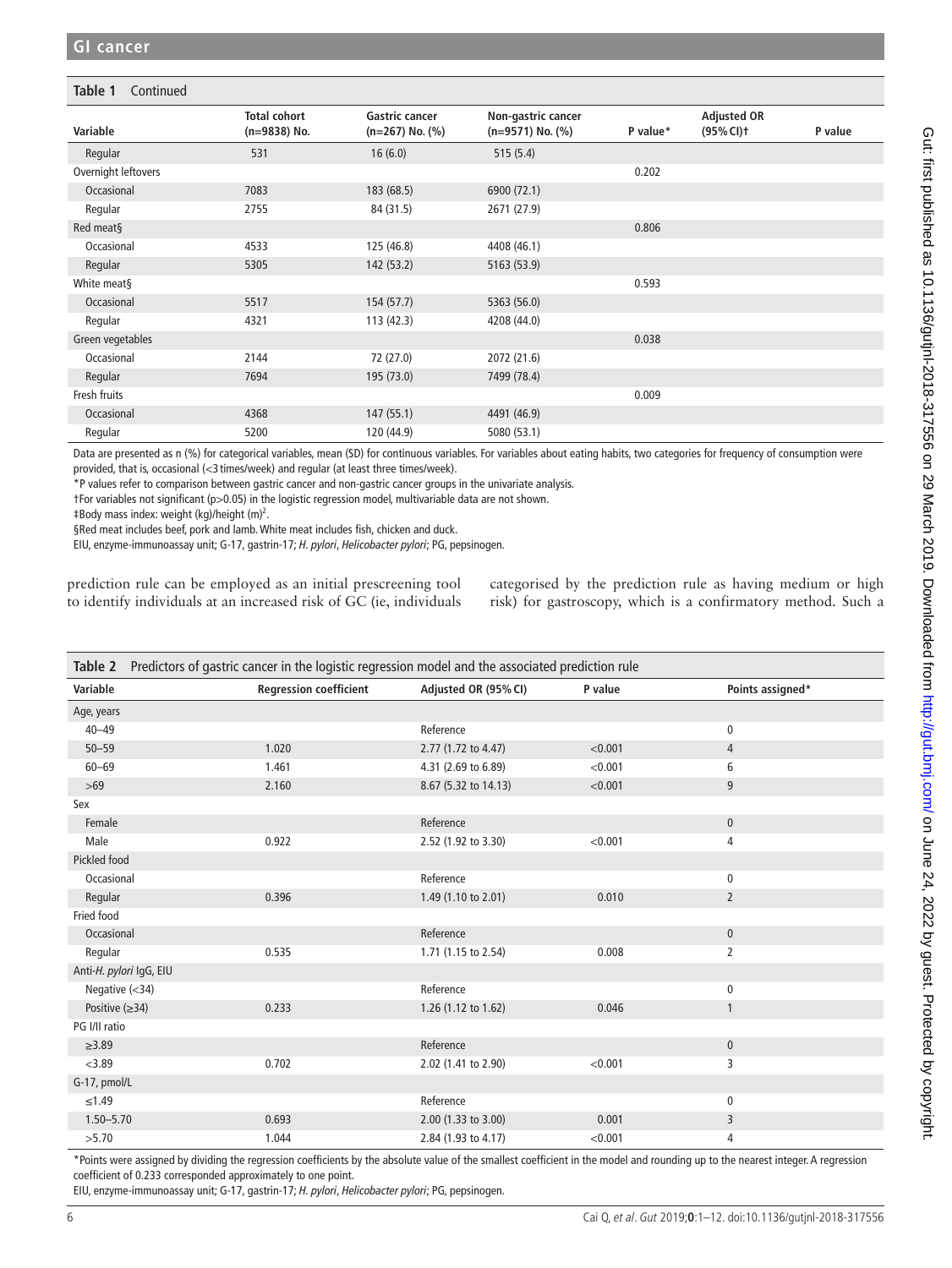#### <span id="page-6-0"></span>**Table 3** Performance indices for the clinical prediction rule

|                                    | <b>Derivation cohort</b>           | <b>Validation cohort</b>           | Internal validation* |                  |
|------------------------------------|------------------------------------|------------------------------------|----------------------|------------------|
| Performance index                  | $(n=9838)$                         | $(n=5091)$                         | Mean (SD)            | 95% CI           |
| $R^2$                              | 0.024                              | 0.018                              | 0.025(0.002)         | 0.024 to 0.025   |
| <b>Brier scores</b>                | 0.026                              | 0.026                              | 0.026(0.001)         | 0.025 to 0.026   |
| <b>AUC</b>                         | $0.76$ (0.73 to 0.79) <sup>+</sup> | $0.73$ (0.68 to 0.77) <sup>+</sup> | 0.76(0.01)           | $0.71$ to $0.80$ |
| Discrimination slope               | 0.033                              | 0.029                              | 0.034(0.004)         | 0.033 to 0.035   |
| Calibration (p value)              | 0.605                              | 0.311                              | 0.224(0.208)         | 0.100 to 0.995   |
| Calibration in the large (p value) | < 0.001                            | < 0.001                            | 0.028(0.005)         | 0.024 to 0.032   |
| Sensitivity (%)                    | 70.8                               | 69.6                               | 70.7(2.7)            | 65.5 to 76.1     |
| Specificity (%)                    | 67.8                               | 66.8                               | 67.8(0.5)            | 66.9 to 68.8     |
| Accuracy rate (%)                  | 67.9                               | 66.9                               | 67.8(0.5)            | 67.0 to 68.8     |
| Positive predictive value (%)      | 5.8                                | 5.5                                | 5.8(0.4)             | 5.0 to 6.7       |
| Negative predictive value (%)      | 98.8                               | 98.7                               | 98.8(0.1)            | 98.6 to 99.1     |
| Positive likelihood ratio          | 2.20                               | 2.10                               | 2.19(0.09)           | 2.02 to 2.37     |
| Negative likelihood ratio          | 0.43                               | 0.46                               | 0.43(0.04)           | 0.35 to 0.51     |

\*1000bootstrap samples were generated by using resampling with replacement, and averages of these samples were presented to demonstrate the validity of the prediction rule.

†AUC (95%CI).

AUC, area under the receiver operating characteristic curve.

two-stage screening programme could identify approximately 70% of individuals with GC in the Chinese high-risk population. More importantly, one-third of individuals detected by the prediction rule had early-stage GC, and these cases accounted for over 60% of all cases with early GC in both the derivation and validation cohorts, indicating that the prediction rule has the potential to prescreening GC in early stage while greatly reducing the costs associated with gastroscopy. However, the rule did not screen well for gastric diseases other than GC (online [supplementary table 6\)](https://dx.doi.org/10.1136/gutjnl-2018-317556).

A thorough understanding of the risk factors for GC is important for identifying individuals at high risk who may need screening. In the present study, multivariable analysis showed that age, sex, serum PG I/II ratio, serum G-17 concentration, anti-*H. pylori* IgG status, consumption of pickled food and consumption of fried food were independent predictors for GC ([table](#page-4-0) 1), and these were consistent with factors iden-tified in previous studies.<sup>[2 6 18–20](#page-10-1)</sup> There is abundant evidence that the incidence of GC increases with age, especially after 40 years old.[6 18 20](#page-10-4) Compared with women, men have a higher risk of GC.[18–20](#page-10-12) The reasons for such differences include environmental or occupational exposures and physiological differences.[19 21–23](#page-10-13) Pickled food and fried food, which are rich in N-nitroso compounds, may increase the risk and incidence of GC. $^{2.24}$  In addition, our data also indicate that the serum biomarkers (ie, PG I/PG II ratio and G-17) are valuable for the prescreening of non-junctional GC but not for junctional GC, as well as for intestinal-type GC but not diffuse-type GC (online [supplementary tables 2–5](https://dx.doi.org/10.1136/gutjnl-2018-317556)).

*H. pylori* infection is considered to be the most prominent risk factor for GC.[2 20](#page-10-1) Since the discovery of *H. pylori*, numerous studies have associated it with GC and its precursors.<sup>[2 5 18 20 25](#page-10-1)</sup> The present study showed that *H. pylori* infection was weakly correlated with GC [\(table](#page-4-0) 1). This finding can be explained by the high prevalence of *H. pylori*-related preneoplastic conditions, including intraepithelial neoplasia, and atrophic gastritis, among our study participants. In the present study, the participants were only divided into GC and non-GC groups, and all individuals with these precancerous conditions were assigned to the non-GC group. Thus, the high prevalence of *H. pylori*-related

precancerous conditions may have decreased the association between *H. pylori* infection and GC in the present study.

Two isoforms of PG, PG I and PG II, are present in serum.<sup>[26](#page-10-14)</sup> PG I is secreted mainly by chief cells in the fundic glands, while PG II is secreted by cells of the entire stomach and duodenum.<sup>20 27 28</sup> The serum PG I level decreases with loss of fundic gland mucosa. The serum PG II level remains relatively constant, although secretion may vary slightly in different upper gastrointestinal diseases.[20 27 28](#page-10-15) Therefore, a low PG I level, a low PG I/II ratio or both is a good predictor for atrophic gastritis in the corpus.<sup>578</sup> It has been demonstrated that a low PG I/II ratio is strongly associated with the presence of GC, whereas PG I per se is not a significant predictor independent of the PG I/II ratio.<sup>5</sup> In this study, a low PG I/II ratio was a strong predictor for a higher GC risk despite a high prevalence of atrophic gastritis. Indeed, previous studies also shown that a low PG I/II ratio is associated with a higher risk of developing  $GC<sup>3</sup>$ 

The serum G-17 level depends on intragastric acidity and the number of G cells in the antrum.<sup>20</sup> Atrophic gastritis in different topographic locations may result in decreased, normal or increased levels of G-17.<sup>[18](#page-10-12)</sup> The present study showed that individuals with GC had a higher serum level of G-17 than those without, which is consistent with previous studies concluding that an individual with a higher serum G-17 level has a higher risk of GC. $8^{29}$  It has been proposed that G-17 has a proliferative effect on gastric mucosa and may directly promote gastric carcinogenesis.<sup>[30 31](#page-10-17)</sup> Moreover, it has been reported that there is a link between body dominant gastritis and atrophy as a key risk condition, which in turn leads to an increased G17 response from the antrum.[32](#page-10-18) It should be emphasised that G-17 is generally considered instable and thus not commonly included in prediction models; however, it was included in the five biomarker-based method.<sup>[5](#page-10-7)</sup> In the present study, serum samples were required to be stored at room temperature  $(\leq 25^{\circ}C)$  and immediately assayed within 3hours. The results showed that the AUCs of the models with G-17 were higher than those of the responding models without G-17 in both the derivation and validation cohorts (online [supplementary tables 7–9](https://dx.doi.org/10.1136/gutjnl-2018-317556)). Therefore, we recommend including G-17 in the prediction models for accurate risk stratification in prescreening for GC prior to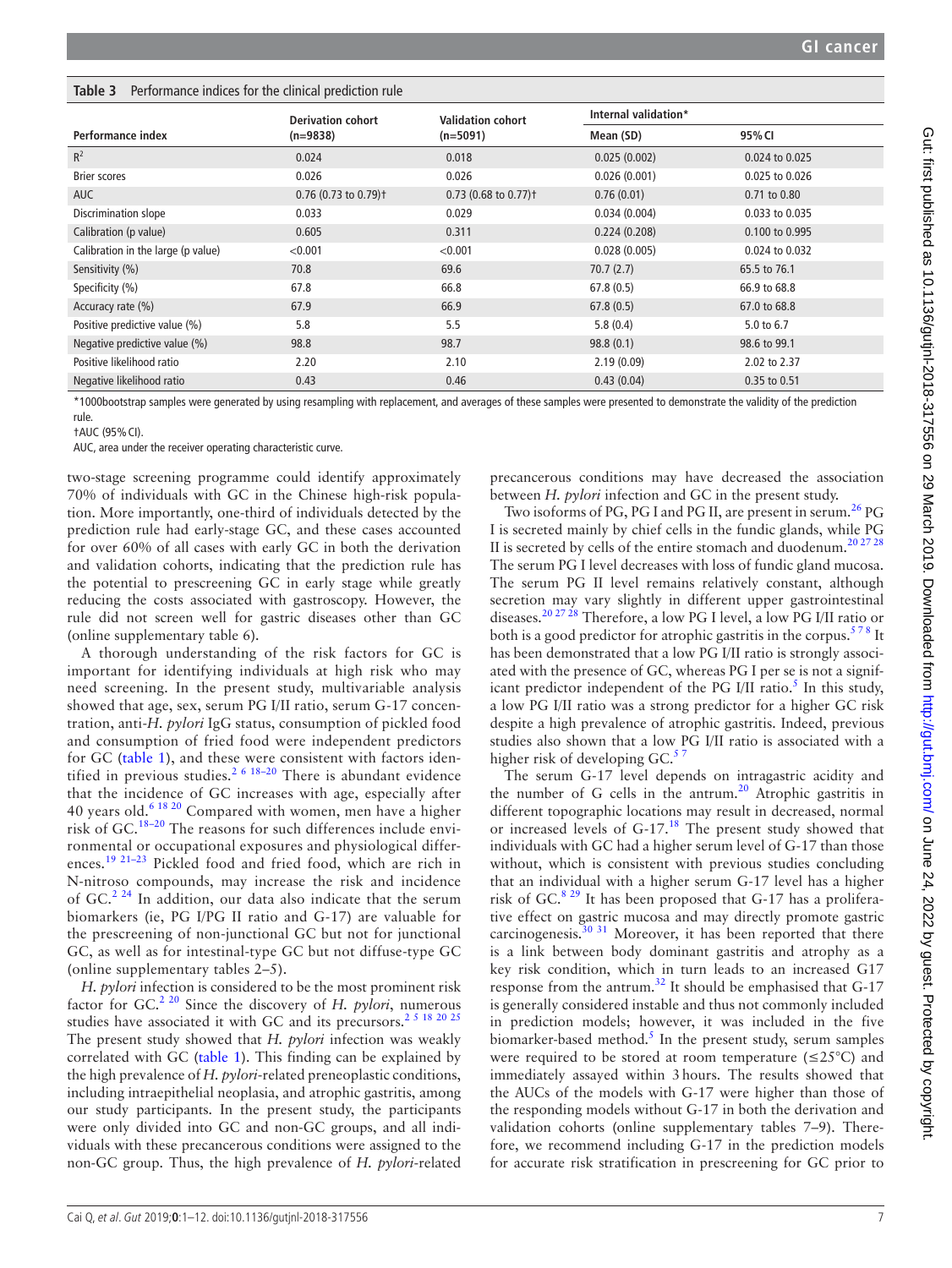<span id="page-7-0"></span>

| Risk of gastric cancer by risk score and risk category<br>Table 4 |                     |                            |                |                          |                            |                             |
|-------------------------------------------------------------------|---------------------|----------------------------|----------------|--------------------------|----------------------------|-----------------------------|
| <b>Risk score</b>                                                 | <b>Total number</b> | Gastric cancer*<br>No. (%) | Risk categoryt | Total number#<br>No. (%) | Gastric cancer*<br>No. (%) | Number needed to<br>screen§ |
| Derivation cohort                                                 |                     |                            |                | 9838 (100.0)             | 267(2.7)                   | $37\,$                      |
| $\pmb{0}$                                                         | 206                 | 0(0.0)                     | $Low (0-11)$   | 6564 (66.7)              | 78 (1.2)                   | 84                          |
| $\mathbf{1}$                                                      | $107$               | 0(0.0)                     |                |                          |                            |                             |
| 2                                                                 | 51                  | 0(0.0)                     |                |                          |                            |                             |
| 3                                                                 | 248                 | 0(0.0)                     |                |                          |                            |                             |
| 4                                                                 | 857                 | 7(0.8)                     |                |                          |                            |                             |
| 5                                                                 | 491                 | 5(1.0)                     |                |                          |                            |                             |
| 6                                                                 | 345                 | 1(0.3)                     |                |                          |                            |                             |
| $\overline{7}$                                                    | 639                 | 4(0.6)                     |                |                          |                            |                             |
| 8                                                                 | 1099                | 12(1.1)                    |                |                          |                            |                             |
| $9\,$                                                             | 917                 | 13(1.4)                    |                |                          |                            |                             |
| 10                                                                | 832                 | 20(2.4)                    |                |                          |                            |                             |
| 11                                                                | 772                 | 16(2.1)                    |                |                          |                            |                             |
| 12                                                                | 687                 | 24(3.5)                    | Medium (12-16) | 2715 (27.6)              | 120 (4.4)                  | 23                          |
| $13$                                                              | 775                 | 26(3.4)                    |                |                          |                            |                             |
| 14                                                                | 622                 | 31(5.0)                    |                |                          |                            |                             |
| 15                                                                | 367                 | 19(5.2)                    |                |                          |                            |                             |
| $16\,$                                                            | 264                 | 20(7.6)                    |                |                          |                            |                             |
| $17\,$                                                            | 283                 | 28 (9.9)                   | High $(>16)$   | 559 (5.7)                | 69 (12.3)                  | $\,8\,$                     |
| 18                                                                | 141                 | 18 (12.8)                  |                |                          |                            |                             |
| 19                                                                | 52                  | 6(11.5)                    |                |                          |                            |                             |
| 20                                                                | 49                  | 12 (24.5)                  |                |                          |                            |                             |
| 21                                                                | $25\,$              | 4(16.0)                    |                |                          |                            |                             |
| 22                                                                | 8                   | 1(12.5)                    |                |                          |                            |                             |
| 24                                                                | $\mathbf{1}$        | 0(0.0)                     |                |                          |                            |                             |
| Validation cohort                                                 |                     |                            |                | 5091 (100.0)             | 138 (2.7)                  | 37                          |
| $\pmb{0}$                                                         | 123                 | 1(0.8)                     | Low $(0 - 11)$ | 3352 (65.8)              | 42(1.3)                    | $80\,$                      |
| $\mathbf{1}$                                                      | 46                  | 0(0.0)                     |                |                          |                            |                             |
| $\overline{2}$                                                    | 19                  | 0(0.0)                     |                |                          |                            |                             |
| 3                                                                 | 133                 | 1(0.8)                     |                |                          |                            |                             |
| $\overline{4}$                                                    | 424                 | 3(0.7)                     |                |                          |                            |                             |
| 5                                                                 | 256                 | 2(0.8)                     |                |                          |                            |                             |
| 6                                                                 | 184                 | 2(1.1)                     |                |                          |                            |                             |
| $\overline{7}$                                                    | 302                 | 3(1.0)                     |                |                          |                            |                             |
| 8                                                                 | 532                 | 12(2.3)                    |                |                          |                            |                             |
| 9                                                                 | 512                 | 7(1.4)                     |                |                          |                            |                             |
| $10$                                                              | 429                 | 4(0.9)                     |                |                          |                            |                             |
| $11$                                                              | 392                 | 7(1.8)                     |                |                          |                            |                             |
| $12$                                                              | 376                 | 15(4.0)                    | Medium (12-16) | 1460 (28.7)              | 65 (4.5)                   | 22                          |
| $13$                                                              | 443                 | 11(2.5)                    |                |                          |                            |                             |
| $14\,$                                                            | $317$               | 17(5.4)                    |                |                          |                            |                             |
| 15                                                                | 179                 | 10(5.6)                    |                |                          |                            |                             |
| $16\,$                                                            | $145$               | 12(8.3)                    |                |                          |                            |                             |
| 17                                                                | 130                 | 16 (12.3)                  | High(>16)      | 279 (5.5)                | 31 (11.1)                  | 9                           |
| $18\,$                                                            | $76\,$              | 5(6.6)                     |                |                          |                            |                             |
| $19$                                                              | 32                  | 2(6.3)                     |                |                          |                            |                             |
| $20\,$                                                            | $22\,$              | 3(13.6)                    |                |                          |                            |                             |
| $21$                                                              | $12$                | 4(33.3)                    |                |                          |                            |                             |
| $22\,$                                                            | $\overline{4}$      | 1(25.0)                    |                |                          |                            |                             |
| $24\,$                                                            | $\overline{3}$      | 0(0.0)                     |                |                          |                            |                             |

\*The prevalence rate of gastric cancer.

†In both derivation and validation cohorts, there is a significant difference in prevalence of gastric cancer across the three risk categories (p<0.001).

‡Proportion relative to all participants of the derivation or validation cohort.

§Defined as the number of participants who should undergo gastroscopy screening to identify one patient with gastric cancer.

gastroscopy if the serum samples are properly prepared, stored and tested within 3hours.

A positive family history of GC among first-degree relatives is known to be a risk factor for  $GC^{3334}$  According to the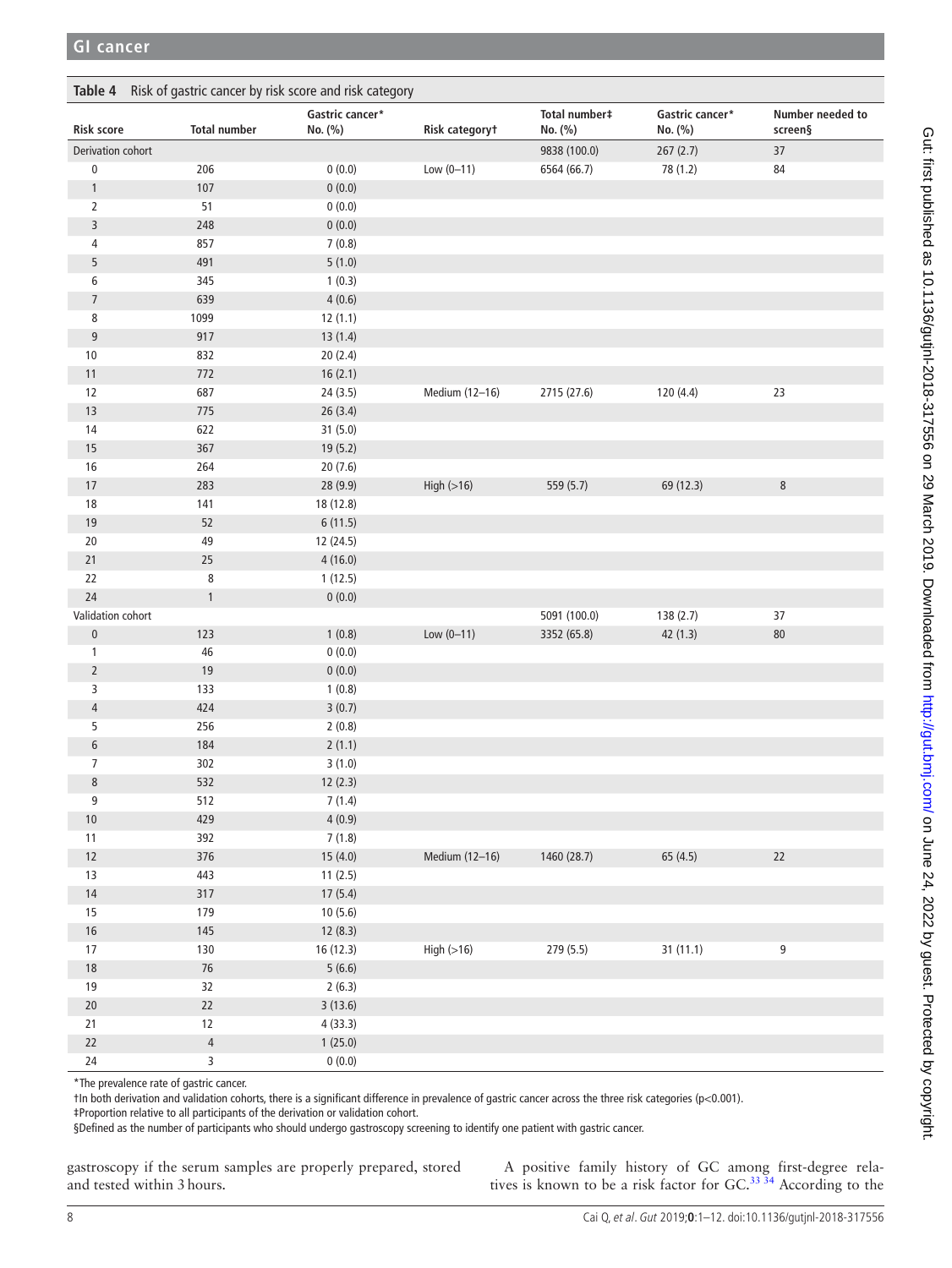<span id="page-8-0"></span>

| Table 5 Comparison between the prediction rule and alternative prediction methods in the validation cohort |                                                                                                 |                            |                                  |           |  |  |
|------------------------------------------------------------------------------------------------------------|-------------------------------------------------------------------------------------------------|----------------------------|----------------------------------|-----------|--|--|
| <b>Prediction method</b>                                                                                   | <b>Predictors</b>                                                                               | Score range or risk groups | <b>AUC (95% CI)</b>              | P value   |  |  |
| This study                                                                                                 | Age, sex, <i>H. pylori</i> infection, PG I/<br>II ratio, G-17, pickled food, and<br>fried food. | 0 to 25                    | 0.757 (0.729 to 0.786)           | Reference |  |  |
| ABC method by Miki <sup>9*</sup>                                                                           | H. pylori infection, PG I and PG I/<br>Il ratio.                                                | Groups A, B, C and D       | 0.527 (0.476 to 0.579)           | < 0.001   |  |  |
| ELISA-based ABC method in<br>$China56$ <sup>+</sup>                                                        | H. pylori infection, PG I and PG I/<br>Il ratio.                                                | Groups A, B, C and D       | $0.575$ (0.522 to 0.629)         | < 0.001   |  |  |
| Five markers-based method by<br>Tu et al                                                                   | H. pylori infection, PG I, PG II, PG<br>I/II ratio and G-17.                                    | 0 to 21                    | $0.589(0.548 \text{ to } 0.630)$ | < 0.001   |  |  |

\*Subjects were classified into 1 of 4 risk groups based on the results of the two serologic tests, anti-*H. pylori* IgG antibody titres and the PG I and II levels: group A [*H. pylori*(−) and PG(−)], group B [*H. pylori*(+) and PG(−)], group C [*H. pylori*(+) and PG(+)] and group D [*H. pylori* (−) and PG(+)]. For the PG method, the cut-off points for identifying the risk of gastric cancer should be ≤70 ng/mL for PG I and ≤3.0 for the PGI/II ratio.

†The risk stratification method was the same as the ABC method by Miki except the definition of abnormal PG, that is, ≤70 ng/mL for PG I and ≤7.0 for the PGI/II ratio.

AUC, area under the receiver operating characteristic curve; ELISA, enzyme-linked immunosorbent assay; G-17, gastrin-17; *H. pylori*, *Helicobacter pylori*; PG, pepsinogen.

progression model for the intestinal type of GC proposed by Correa<sup>35</sup> and previous studies, a positive family history of GC is also a risk factor for precancerous gastric conditions, including gastric atrophy. $36$  This may explain why a positive family history was not sufficient to distinguish the GC group from the non-GC group in the present study. The same also applies to smoking. Several meta-analyses have suggested that smoking is a risk factor for  $GC<sub>3</sub><sup>37-40</sup>$  as well as for precancerous gastric conditions.<sup>[41 42](#page-10-23)</sup>

In the present study, almost all known key risk factors for GC were included in the analysis, and the new prediction rule developed from the analysis produced good performance metrics ([table](#page-6-0) 3), which were both internally and externally validated. Therefore, the prediction rule is believed to be robust and valid, and thus, have generalisable prescreening performance in the Chinese 'high-risk' population.

In addition, the prediction rule developed in the present study showed the best discrimination among the four prediction methods as assessed in the validation cohort [\(table](#page-8-0) 5). There are several explanations for the poor discriminative ability of the other three methods. First, none of the alternative methods<sup>569</sup> include age and sex, which are strong predictors for GC. Second, *H. pylori* infection is a risk factor for GC precancerous gastric conditions. Therefore, the ABC methods combining *H. pylori* infection and PG obviously did not show good discrimination in our study population. Third, the PG cut-off values in the ABC methods were used for determining atrophic gastritis rather than GC, and thus did not show good performance for GC. Finally, because the PG I/II ratio is not independent of PG I and PG II, it is not appropriate to use a logistic regression method including all three variables to develop the five biomarker-based method.<sup>[5](#page-10-7)</sup>

It is noticed that the prediction rule performed well for non-junctional GC and intestinal-type GC, but not for junctional GC and diffuse-type GC. In a recent study, Bornschein *et al* categorised adenocarcinomas at the gastro-oesophageal junction into GOJ1 (1–5cm proximal to the junction, also distal oesophageal), GOJ2 ('true' junctional), and GOJ3 (2–5cm distal to the junction, also proximal gastric) and examined the association of with preneoplastic conditions and inflammation of the gastric mucosa.<sup>43 44</sup> They found that whereas GOJ1 cancers, which are of esophageal nature, were almost exclusively (98.4%) of the intestinal type, GOJ2 and GOJ3, which are of gastric nature, were the intestinal type in 77.4% and 77.6% of the cases. In the present study, intestinal-type GC was present in 88.9% (40/45) of junctional cancer and 61.1% (220/360) of non-junctional GC (online [supplementary table 10](https://dx.doi.org/10.1136/gutjnl-2018-317556)). It has been generally accepted that, although junctional GC and non-junctional

GC share several demographic and environmental risk factors, obesity and GORD are exclusive risk factors for junctional GC, whereas *H. pylori* infection and high intake of salty and smoked foods are exclusive risk factors for non-junctional  $GC<sub>18</sub><sup>18</sup>$  which explains why the prediction rule performs better for non-junctional GC than for junctional GC. In addition, it is well established that the development of intestinal-type GC, specifically in non-junctional locations, follows Correa's cascade, $35$  and *H. pylori* infection plays a critical role in initiating acute and chronic gastric inflammation, which may progress into gastric atrophy associated with changes in the expression of PG and G17. Therefore, it is conceivable that a predictive rule based on these factors would achieve better performance for prescreening intestinal-type GC than for diffuse-type GC.

Notably, although the prediction rule developed in the present study has good discrimination with an AUC of 0.76, high sensitivity (70.8%), good calibration (0.629) and obvious low cost (compared with gastroscopy for all of the high-risk population), the PPV was only 5.8% in the derivation cohort and 5.5% in the validation cohort. It should be kept in mind though that this study aimed to develop a prescreening tool not a diagnostic tool. In fact, screening methods for cancers developed in previous studies generally have low PPVs, for example, mammography  $(3.2\% - 4.5\%)$ %) for breast cancer,<sup>[45 46](#page-11-1)</sup> the faecal occult blood test  $(5.2\% - 10.7\%) \%$ <sup>47 48</sup> and faecal immunochemical test  $(7.3\% - 12\%)$ %)<sup>49 50</sup> for colorectal cancer and prostate-specific antigen  $(2.9\% - 3.6\%)$ %) for prostate cancer.<sup>51</sup> In the contrast, the current model owns a high NPV as 98.8%, which means it can reduce unnecessary endoscopy screening.

It must be mentioned that approximately 30% of GC cases in the population would be missed if the prediction model were applied for prescreening of GC despite the high NPV. Therefore, whereas the prediction rule is recommended as an initial prescreening tool for GC in a large population, healthcare providers should keep the above-mentioned point in mind and seriously consider all risk factors when they refer individuals for endoscopy, in order to avoid missing GC cases, especially those with junctional or diffuse-type GC.

There are several potential limitations in the present study. First, for practical purposes, the protocol for taking biopsy specimens in the present study was different from that proposed in the updated Sydney system. Thus, the operative link on gastritis assessment and operative link on gastritis assessment on intestinal metaplasia systems, which have been increasingly used to assess the gastric preneoplastic conditions and GC in the last decade, $52-54$  were not included in the present study. Second,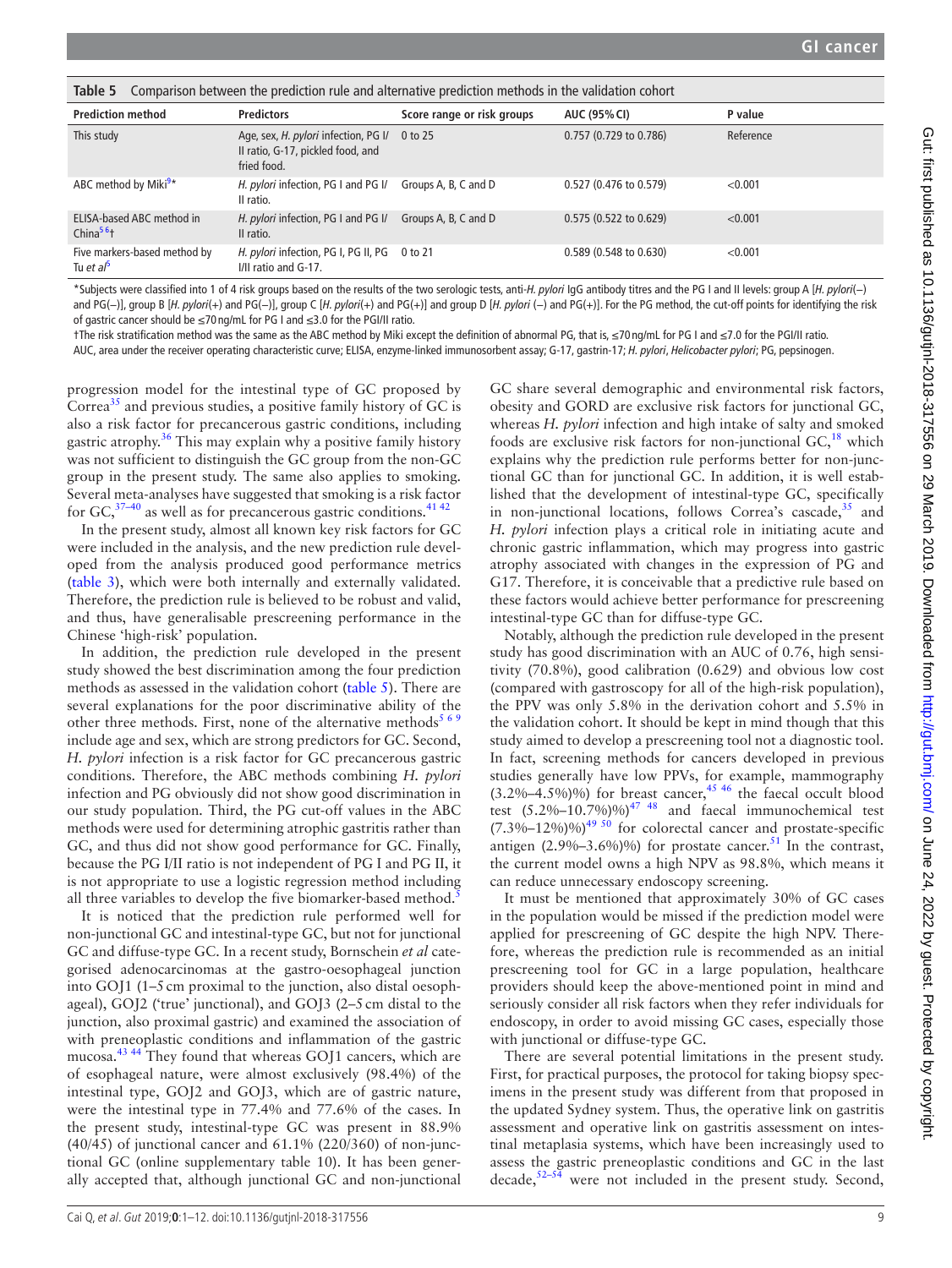early GC was only diagnosed from the biopsy specimens, which may be a little confused with intraepithelial neoplasia and thus decreased the diagnosis accuracy. Third, we did not collect data on central adiposity, which is reported to be associated with GC risk. Thus, inclusion of central adiposity, instead of body mass index, would be more appropriate in the analysis. We will keep this important point in mind and incorporate it into our future study. Fourth, there were some GC cases complicated with other gastric diseases, which maybe of impacts on the levels of serum biomarkers, and thus affect the application of the prediction rule. However, our data showed that GC cases with other gastric diseases were more likely to be identified with the prediction rule and subjected to endoscopy compared with GC alone, in despite of no statistical difference (online [supplementary table](https://dx.doi.org/10.1136/gutjnl-2018-317556)  [11](https://dx.doi.org/10.1136/gutjnl-2018-317556)). Finally, a data management platform was used to collect all data, and only the participants for whom all data were successfully entered into the platform were included in the analysis; thus, those with any missing data were automatically excluded from the analysis, which may have resulted in some bias.

In conclusion, the prediction rule developed and validated in the present study has good performance in identifying individuals at higher risk of GC prior to gastroscopy among the Chinese population. Thus, it can be used as an accurate and cost-effective initial mass-prescreening tool to improve the detection of GC, including early GC, thus improving the secondary prevention of GC. A future large population-based screening project should be launched to test its feasibility.

#### **Author affiliations**

<sup>1</sup>Department of Gastroenterology, Changhai Hospital, Naval Medical University, Shanghai, China <sup>2</sup>

<sup>2</sup>Tumor Etiology and Screening Department, China Medical University, Shenyang, China

<sup>3</sup> Department of Gastroenterology, Mianyang Central Hospital, Mianyang, China<br><sup>4</sup> Department of Gastroenterology, Affiliated Hospital of Vanjan University, Vana Department of Gastroenterology, Affiliated Hospital of Yan'an University, Yanan, China

<sup>5</sup> Department of Gastroenterology, Baoding First Central Hospital, Baoding, China<br><sup>6</sup> Department of Gastroenterology, Baoii Central Hospital, Baoii, China <sup>6</sup>Department of Gastroenterology, Baoji Central Hospital, Baoji, China

<sup>7</sup>Department of Gastroenterology, Anhui Provincial Hospital, Hefei, China

Department of Gastroenterology, Affiliated Hospital of Ningbo University, Ningbo, China

<sup>9</sup>Department of Gastroenterology, Taizhou Hospital, Taizhou, China

 $10$ Department of Gastroenterology, First Affiliated Hospital of Nanchang University, Nanchang, China

<sup>11</sup>Department of Gastroenterology, Beijing Traditional Chinese Medicine Hospital of Capital Medical University, Beijing, China<br><sup>12</sup>Department of Gastroenterology, Affiliated Hospital of Binzhou Medical College,

Binzhou, China<br><sup>13</sup>Department of Gastroenterology, Yan'an People's Hospital, Yan'an, China<br><sup>14</sup>Department of Gastroenterology, Affiliated Hospital of Guizhou Medical University,

Guiyang, China<br><sup>15</sup>Department of Gastroenterology, Ruian People's Hospital, Rui'an, China<br><sup>16</sup>Department of Gastroenterology, Wenzhou Central Hospital, Wenzhou, China<br><sup>17</sup>Department of Gastroenterology, Ankang Central Hosp

<sup>20</sup>Department of Gastroenterology, Ningbo Yinzhou District Second Hospital, Ningbo,

China<br><sup>21</sup>Department of Gastroenterology, Anqing First People's Hospital, Anqing, China<br><sup>22</sup>Department of Gastroenterology, Second Affiliated Hospital of South China <sup>22</sup>Department of Gastroenterology, Second Affiliated Hospital of South China<br>University, Hengyang, China<br><sup>23</sup>Department of Gastroenterology, Henan Provincial People's Hospital, Zhengzhou,

China 24Department of Gastroenterology, Shanghai Songjiang Distict Central Hospital,

Shanghai, China<br><sup>25</sup>Department of Gastroenterology, Ningbo Beilun District Xiaogang Hospital, Ningbo, China<br><sup>26</sup>Department of Gastroenterology, Binzhou People's Hospital, Binzhou, China

<sup>27</sup>Department of Gastroenterology, Jianyang People's Hospital, Jianyang, China

**Acknowledgements** We would like to thank Yuling Wang, Qianqian Zhu, Guixiang Li, Wei Zhu and Pingping Zhang, Changhai Hospital of Naval Medical University, Shanghai, for assistance in controlling the quality of the data, and Jianming Zheng, Changhai Hospital of Naval Medical University, Shanghai, for final histological diagnosis. We would also like to thank the following other members of the Chinese Gastric Cancer Study Group for enrolling their patients in this study: Dongmei Xiang, Mianyang Central Hospital, Mianyang; Donghong Yuan, Affiliated Hospital of Yan'an University, Yan'an; Yiqian Huang, Baoding First Central Hospital, Baoding; Yujiang Wu, Baoji Central Hospital, Baoji; Qiaomin Wang, Anhui Provincial Hospital, Hefei; Kefeng Hu, Affiliated Hospital of Ningbo University, Ningbo; Xinli Mao and Chao Wang, Taizhou Hospital, Taizhou; Xu Shu, First Affiliated Hospital of Nanchang University, Nanchang; Zhengguang Du, Beijing Traditional Chinese Medicine Hospital of Capital Medical University, Beijing; Kun Li, Affiliated Hospital of Binzhou Medical College, Binzhou; Jiankui Wang, Yan'an People's Hospital, Yan'an; Dongping Zhang, Affiliated Hospital of Guizhou Medical University, Guiyang; Gengyu Li, Ruian People's Hospital, Ruian; Yibing Zhang, Wenzhou Central Hospital, Wenzhou; Changqin Luo, Ankang Central Hospital, Ankang; Feifei Mo, Taizhou Municipal Hospital, Taizhou; Shengzhi Xu, Zhejiang General Team Hospital of the Chinese People's Armed Police Force, Hangzhou; Qi Lin, Ningbo Yinzhou District Second Hospital, Ningbo; Fanglai Zhu, Anqing First People's Hospital, Anqing; Guoqin Li, Second Affiliated Hospital of South China University, Hengyang; Manru Ma, Henan Provincial People's Hospital, Zhengzhou; Yan Qiu, Shanghai Songjiang Distict Central Hospital, Shanghai; Lina Xie, Ningbo Beilun District Xiaogang Hospital, Ningbo; Jun Wang, Binzhou People's Hospital, Binzhou; Jinwen Liao, Jianyang People's Hospital, Jianyang; Jie Zhang and Zhen Yan, Beijing Anzhen Hospital of Capital Medical University, Beijing; Haifan Yan, Wenling First People's Hospital, Wenling; Xingxiang He and Wenrui Xie, The First Affiliated Hospital of Guangdong Pharmacy College, Guangzhou; Bin Lv and Haifeng Jin, Zhejiang Provincial Traditional Chinese Medicine Hospital, Hangzhou; Junping Wang and Yunfeng Yan, Shanxi Provincial People's Hospital, Taiyuan; Yikuan Feng and Linjun Mou, Weifang People's Hospital, Weifang; Yuanqing He and Wenping Zhou, Guangyuan Third People's Hospital, Guangyuan; Wen Wang and Zhou Ye, Fuzhou Military District General Hospital, Fuzhou; Shibing Feng and Bai Wang, Beijing Hepingli Hospital, Beijing; Qiang Guo and Zan Zuo, First People's Hospital of Yunan Province, Kunming; Jianxiang Wang, Chengdu Fifth People's Hospital, Chengdu; Li Cui and Jiujun Wang, Beijing Yanhua Hospital, Beijing; Yi Jian and Wu Wen, Chengdu Second People's Hospital, Chengdu; Xiuyin Ye and Guoping Du, Foshan Shunde District First People's Hospital, Foshan; Minzhi Li and Liuping Jia, Foshan Nanhai District People's Hospital, Foshan; Lei Wang and Qiang Zhan, Wuxi People's Hospital, Wuxi; Bing Hu and Ersun Jiang, West China Hospital, Chengdu; Jing Hu and Peilin Li, Fuxing Hospital of Capital Medical University, Beijing; Xiaogang Liu and Lianping Li, Sichuan Provincial People's Hospital, Chengdu; Aijun Liao and Hua Zhong, First Affiliated Hospital of South China University, Hengyang; Huaili Xu and Li Tian, Xidian Group Hospital, Xi'an; Dongyuan Xiu and Shiquan Wang, Chongzhou People's Hospital of Sichuan Province, Chongzhou; Jun Xue, Chifeng People's Hospital, Chifeng; Lijiang Huang and Hong Sheng, Ningbo Fourth People's Hospital, Ningbo; Xiaofeng Zhang and Jianfeng Yan, Hangzhou First People's Hospital, Hangzhou; Shaofeng Wang, Changzhi People's Hospital, Changzhi; Zhijian Chen, Wenzhou Traditional Chinese Medicine Hospital, Wenzhou; Guoxin Zhang and Yini Dang, Jiangsu Provincial People's Hospital, Nanjing; Jiguang Kou, Xiaogan Central Hospital, Xiaogan; Yu Lan and Cunzeng Jia, Beijing Jishuitan Hospital, Beijing; Lan Li, Guizhou Provincial People's Hospital, Guiyang; Xiaobin Sun, Chengdu Third People's Hospital, Chengdu; Yujie Liu, Mingzhou Hospital of Zhejiang University, Hangzhou; Liping Yi, Beijing Shijingshan Hospital, Beijing; Jie Zhang, Longyan Second Hospital, Longyan; Zuoyan Wu, Beijing Sixth Hospital, Beijing; Yana Huang, Yibin Second People's Hospital, Yibin; Lin Jia, Guangzhou Nansha Central Hospital, Guangzhou; Hong Ouyang, Lin'an People's Hospital, Lin'an; Jianming Xu, Affiliated Hospital of Anhui Medical University, Hefei; Zeli Gao, Shanghai Pudong New Area People's Hospital, Shanghai; Sujuan Fei, Affiliated Hospital of Xuzhou Medical College, Xuzhou; Jun Yao, Zhenjiang First People's Hospital, Zhenjiang; Jiancun Xiao, Beijing Coal Group General Hospital, Beijing; Xiaoyan Wang, Xiangya Third Hospital of Central South University, Changsha; Zhihua Zhang, Leshan Traditional Chinese Medicine Hospital, Leshan; Weidong Zhao, Shengli Oilfield Central Hospital of Binzhou Medical University, Dongying; Mingqing Zhang, 75th Hospital of Chinese People's Liberation Army, Zhangzhou; Jiandong Li, 285th Hospital of Chinese People's Liberation Army, Handan; Zhentao Li, Dengfeng People's Hospital, Dengfeng; Gaifan Liu, The Third Affiliated Hospital of Hebei Medical University, Shijiazhuang; Linglong Xue, Taigang Group General Hospital, Taiyuan; Delian Liu, Xiangya Second Hospital of Central South University, Changsha; Zhaohong Shi, Wuhan First Hospital, Wuhan; Haitao Zhang, Shanxi Aerospace Hospital, Xi'an; Maoling Zhu, Shanghai Yangpu District Central Hospital, Shanghai; Jin Wang, Coal General Hospital, Beijing; Yushan He, Shaoyang Central Hospital, Shaoyang; Bin Yang, Taizhou People's Hospital, Taizhou; Chunying Zhai, Beijing Puren Hospital, Beijing; Qing Wang, Linfen People's Hospital, Linfen; Bin Xu, Huainan People's Hospital, Huainan; Feng Gao, People's Hospital of Xinjiang Uygur Automous Region, Wulumuqi; Qi Wang, Second Hospital of Shanxi Medical University, Taiyuan; Yan Shi, Bethune First Hospital of Jilin University, Changchun; Jinkang Xu, Kunshan Traditional Chinese Medicine Hospital, Kunshan; Hongqing Qiu, Zhangjiagang First People's Hospital, Zhangjiagang; Jianlin Ren, Zhongshan Hospital of Xiamen University, Xiamen; Cheng Zhang,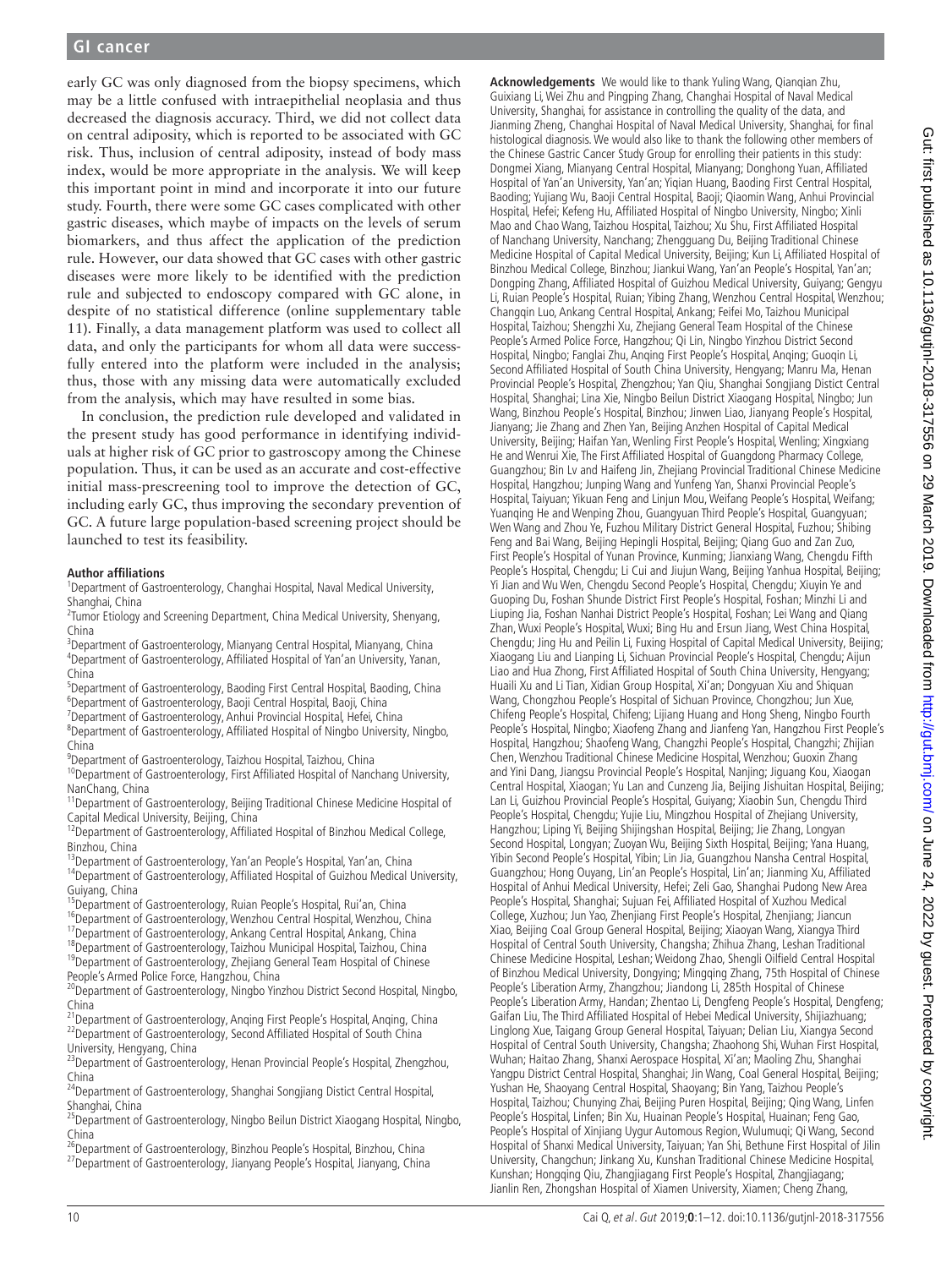Gut first published as 10.1136/gutjnl-2018-317556 on 29 March 2019. Downloaded from http://gut.bmj.com/ on June 24, 2022 by guest. Protected by copyright Gut: first published as 10.1136/gutjnl-2018-317556 on 29 March 2019. Downloaded from <http://gut.bmj.com/> on June 24, 2022 by guest. Protected by copyright.

Zhoupu Hospital, Shanghai; Yihai Shi, Gongli Hospital of Second Military University, Shanghai; Liping He, Fujian Provincial Hospital, Fuzhou; Guoqi Zheng, Cangzhou Central Hospital, Cangzhou; Xiaojun Huang, Second Hospital of Lanzhou University, Lanzhou; Weishun Chen, Zhuzhou Central Hospital, Zhuzhou; Guikai Wu, Tangshan Worker's Hospital, Tangshan; Dongxu Wang, 254th Hospital of Chinese People's Liberation Army, Tianjin; Peng Yan, Liaocheng People's Hospital, Liaocheng; Qing'e Liu, Handan Central Hospital, Handan; Shihai Xia, Affiliated Hospital of Chinese People's Armed Police Force Logistics Academy, Tianjin; Baochun Hu, Armed Police Guangdong General Hospital, Guangzhou; Jinkun Zhang, Suzhou Municipal Hospital, Suzhou; Yongning Zhou, First Hospital of Lanzhou University, Lanzhou; Fangxin Zhang, Lanzhou Military Region General Hospital, Lanzhou; Libing He, Wuan First People's Hospital, Wuan; Hong Deng, Deyang People's Hospital, Deyang; Shaoneng Liu, Guang'anmen Hospital of China Academy of Chinese Medical Sciences, Beijing; Jianhua He, Central Hospital of Enshi Tujia and Miao Autonomous Prefecture, Enshi; Qi Zhao, Second Affiliated Hospital of Guiyang College of Traditional Chinese Medicine, Guiyang; and Xiangshuan Ge, Hongli Hospital of He'nan Province, ChangYuan, China.

**Contributors** Conception and design: Q-C, YY, YD and ZL; financial support: YD and ZL; administrative support: Q-C and CZ; provision of study materials or patients: QF, YF, YH, JL, KZ, GY, LY, NL, SZ, CL, ML, QL, RL, JP, XY, XZ, YL, BL, AL, HC, XL, PX, JZ, BL and ZD; collection and assembly of data: Q-CC, CZ, QF, YF, YH, JL, KZ, GY, LY, NL, SZ, CL, ML, QL, RL, JP, XY, XZ, YL, BL, AL, HC, XL, PX, JZ, BL and ZD.

**Funding** This work was supported by the National Science and Technology Plan Project of the Ministry of Science and Technology of China (Grant No. 2015BAI13B08).

**Competing interests** None declared.

#### **Patient consent for publication** Not required.

**Ethics approval** The study protocol was approved by the ethics committees of the respective institutions (the leading approval as CHEC2014-066 by Changhai Hospital).

**Provenance and peer review** Not commissioned; externally peer reviewed.

**Open access** This is an open access article distributed in accordance with the Creative Commons Attribution Non Commercial (CC BY-NC 4.0) license, which permits others to distribute, remix, adapt, build upon this work non-commercially, and license their derivative works on different terms, provided the original work is properly cited, appropriate credit is given, any changes made indicated, and the use is non-commercial. See: <http://creativecommons.org/licenses/by-nc/4.0/>.

#### **References**

- <span id="page-10-0"></span>1 Chen W, Zheng R, Baade PD, et al. Cancer statistics in China, 2015. [CA Cancer J Clin](http://dx.doi.org/10.3322/caac.21338) 2016;66:115–32.
- <span id="page-10-1"></span>2 Nie Y, Wu K, Yu J, et al. A global burden of gastric cancer: the major impact of China. [Expert Rev Gastroenterol Hepatol](http://dx.doi.org/10.1080/17474124.2017.1312342) 2017;11:651–61.
- <span id="page-10-2"></span>3 Zong L, Abe M, Seto Y, et al. The challenge of screening for early gastric cancer in China. [Lancet](http://dx.doi.org/10.1016/S0140-6736(16)32226-7) 2016;388:2606.
- <span id="page-10-3"></span>4 Leja M, You W, Camargo MC, et al. Implementation of gastric cancer screening - the global experience. [Best Pract Res Clin Gastroenterol](http://dx.doi.org/10.1016/j.bpg.2014.09.005) 2014;28:1093-106.
- <span id="page-10-7"></span>5 Tu H, Sun L, Dong X, et al. A Serological Biopsy Using Five Stomach-Specific Circulating Biomarkers for Gastric Cancer Risk Assessment: A Multi-Phase Study. [Am J](http://dx.doi.org/10.1038/ajg.2017.55)  [Gastroenterol](http://dx.doi.org/10.1038/ajg.2017.55) 2017;112:704–15.
- <span id="page-10-4"></span>6 Chinese Society of Digestive Endoscopy. Consensus on screening and endoscopic diagnosis and treatment of early gastric cancer in China (Changsha, 2014). Zhonghua Xiao Hua Nei Jing Za Zhi 2014;31:361–77.
- <span id="page-10-5"></span>7 Watabe H, Mitsushima T, Yamaji Y, et al. Predicting the development of gastric cancer from combining Helicobacter pylori antibodies and serum pepsinogen status: a prospective endoscopic cohort study. [Gut](http://dx.doi.org/10.1136/gut.2004.055400) 2005;54:764–8.
- <span id="page-10-16"></span>8 Kurilovich S, Belkovets A, Reshetnikov O, et al. Stomach-specific Biomarkers (GastroPanel) Can Predict the Development of Gastric Cancer in a Caucasian Population: A Longitudinal Nested Case-Control Study in Siberia. [Anticancer Res](http://www.ncbi.nlm.nih.gov/pubmed/26722050) 2016;36:247–53.
- <span id="page-10-6"></span>9 Miki K. Gastric cancer screening by combined assay for serum anti-Helicobacter pylori IgG antibody and serum pepsinogen levels - "ABC method". Proceedings of the [Japan Academy, Series B](http://dx.doi.org/10.2183/pjab.87.405) 2011;87:405–14.
- 10 Gao D, Zhao J, Yu X, et al. Clinical values of gastrin 17 and pepsinogen in gastric cancer and precancerous lesion screening. Biomedical Research 2017;28:6140–3.
- <span id="page-10-8"></span>11 Dixon MF, Genta RM, Yardley JH, et al. Classification and grading of gastritis. The updated Sydney System. International Workshop on the Histopathology of Gastritis, Houston 1994. [Am J Surg Pathol](http://www.ncbi.nlm.nih.gov/pubmed/8827022) 1996;20:1161–81.
- <span id="page-10-9"></span>12 Schlemper RJ, Riddell RH, Kato Y, et al. The Vienna classification of gastrointestinal epithelial neoplasia. [Gut](http://dx.doi.org/10.1136/gut.47.2.251) 2000;47:251-5.
- 13 Dixon MF. Gastrointestinal epithelial neoplasia: Vienna revisited. [Gut](http://dx.doi.org/10.1136/gut.51.1.130) 2002;51:130-1.
- <span id="page-10-10"></span>14 Cai QC, Yu ED, Xiao Y, et al. Derivation and validation of a prediction rule for estimating advanced colorectal neoplasm risk in average-risk Chinese. [Am J Epidemiol](http://dx.doi.org/10.1093/aje/kwr337) 2012;175:584–93.
- 15 Moons KG, Harrell FE, Steyerberg EW. Should scoring rules be based on odds ratios or regression coefficients? [J Clin Epidemiol](http://dx.doi.org/10.1016/S0895-4356(02)00453-5) 2002;55:1054–5.
- <span id="page-10-11"></span>16 Steyerberg EW, Harrell FE, Borsboom GJ, et al. Internal validation of predictive models: efficiency of some procedures for logistic regression analysis. [J Clin Epidemiol](http://www.ncbi.nlm.nih.gov/pubmed/11470385) 2001;54:774–81.
- 17 Steyerberg EW, Bleeker SE, Moll HA, et al. Internal and external validation of predictive models: a simulation study of bias and precision in small samples. J Clin [Epidemiol](http://dx.doi.org/10.1016/S0895-4356(03)00047-7) 2003;56:441–7.
- <span id="page-10-12"></span>18 Karimi P, Islami F, Anandasabapathy S, et al. Gastric cancer: descriptive epidemiology, risk factors, screening, and prevention. [Cancer Epidemiol Biomarkers Prev](http://dx.doi.org/10.1158/1055-9965.EPI-13-1057) 2014;23:700–13.
- <span id="page-10-13"></span>19 González CA, Agudo A. Carcinogenesis, prevention and early detection of gastric cancer: where we are and where we should go. [Int J Cancer](http://dx.doi.org/10.1002/ijc.26430) 2012;130:745–53.
- <span id="page-10-15"></span>20 Leung WK, Wu MS, Kakugawa Y, et al. Asia Pacific Working Group on Gastric Cancer. Screening for gastric cancer in Asia: current evidence and practice. [Lancet Oncol](http://dx.doi.org/10.1016/S1470-2045(08)70072-X) 2008;9:279–87.
- 21 Derakhshan MH, Liptrot S, Paul J, et al. Oesophageal and gastric intestinal-type adenocarcinomas show the same male predominance due to a 17 year delayed development in females. [Gut](http://dx.doi.org/10.1136/gut.2008.161331) 2009:58:16-23.
- 22 Sipponen P, Correa P. Delayed rise in incidence of gastric cancer in females results in unique sex ratio (M/F) pattern: etiologic hypothesis. [Gastric Cancer](http://dx.doi.org/10.1007/s101200200037) 2002;5:213-9.
- 23 Camargo MC, Goto Y, Zabaleta J, et al. Sex hormones, hormonal interventions, and gastric cancer risk: a meta-analysis. [Cancer Epidemiol Biomarkers Prev](http://dx.doi.org/10.1158/1055-9965.EPI-11-0834) 2012;21:20–38.
- 24 Wogan GN, Hecht SS, Felton JS, et al. Environmental and chemical carcinogenesis. [Semin Cancer Biol](http://dx.doi.org/10.1016/j.semcancer.2004.06.010) 2004;14:473–86.
- 25 You WC, Zhang L, Gail MH, et al. Gastric dysplasia and gastric cancer: Helicobacter pylori, serum vitamin C, and other risk factors. [J Natl Cancer Inst](http://dx.doi.org/10.1093/jnci/92.19.1607) 2000;92:1607–12.
- <span id="page-10-14"></span>26 Pepsinogens SIM. pepsins, and pepsin inhibitors. Gastroenterology 1971;60:586–604.
- 27 Chiang TH, Chiu SY, Chen SL, et al. Serum Pepsinogen as a Predictor for Gastric Cancer Death: A 16-Year Community-based Cohort Study. [J Clin Gastroenterol](http://dx.doi.org/10.1097/MCG.0000000000000992) 2018.
- 28 Zagari RM, Rabitti S, Greenwood DC, et al. Systematic review with meta-analysis: diagnostic performance of the combination of pepsinogen, gastrin-17 and anti-Helicobacter pylori antibodies serum assays for the diagnosis of atrophic gastritis. [Aliment Pharmacol Ther](http://dx.doi.org/10.1111/apt.14248) 2017;46:657–67.
- 29 Sun L, Tu H, Liu J, et al. A comprehensive evaluation of fasting serum gastrin-17 as a predictor of diseased stomach in Chinese population. [Scand J Gastroenterol](http://dx.doi.org/10.3109/00365521.2014.950693) 2014;49:1164–72.
- <span id="page-10-17"></span>30 Sawada M, Dickinson CJ. The G cell. [Annu Rev Physiol](http://dx.doi.org/10.1146/annurev.physiol.59.1.273) 1997;59:273–98.
- 31 Wang TC, Dangler CA, Chen D, et al. Synergistic interaction between hypergastrinemia and Helicobacter infection in a mouse model of gastric cancer. [Gastroenterology](http://dx.doi.org/10.1016/S0016-5085(00)70412-4) 2000;118:36–47.
- <span id="page-10-18"></span>32 Haj-Sheykholeslami A, Rakhshani N, Amirzargar A, et al. Serum pepsinogen I, pepsinogen II, and gastrin 17 in relatives of gastric cancer patients: comparative study with type and severity of gastritis. [Clin Gastroenterol Hepatol](http://dx.doi.org/10.1016/j.cgh.2007.11.016) 2008;6:174-9.
- <span id="page-10-19"></span>33 Yaghoobi M, McNabb-Baltar J, Bijarchi R, et al. What is the quantitative risk of gastric cancer in the first-degree relatives of patients? A meta-analysis. [World J Gastroenterol](http://dx.doi.org/10.3748/wjg.v23.i13.2435) 2017;23:2435–42.
- 34 Bernini M, Barbi S, Roviello F, et al. Family history of gastric cancer: a correlation between epidemiologic findings and clinical data. [Gastric Cancer](http://dx.doi.org/10.1007/s10120-005-0350-7) 2006;9:9–13.
- <span id="page-10-20"></span>35 Correa P. Human gastric carcinogenesis: a multistep and multifactorial process--First American Cancer Society Award Lecture on Cancer Epidemiology and Prevention. [Cancer Res](http://www.ncbi.nlm.nih.gov/pubmed/1458460) 1992;52:6735–40.
- <span id="page-10-21"></span>36 Song M, Camargo MC, Weinstein SJ, et al. Family history of cancer in first-degree relatives and risk of gastric cancer and its precursors in a Western population. Gastric [Cancer](http://dx.doi.org/10.1007/s10120-018-0807-0) 2018;21:729–37.
- <span id="page-10-22"></span>37 Ferro A, Morais S, Rota M, et al. Tobacco smoking and gastric cancer: meta-analyses of published data versus pooled analyses of individual participant data (StoP Project). [Eur J Cancer Prev](http://dx.doi.org/10.1097/CEJ.0000000000000401) 2018;27:197–204.
- 38 Han F, Wang X, Wang X, et al. Meta-analysis of the association of CYP1A1 polymorphisms with gastric cancer susceptibility and interaction with tobacco smoking. [Mol Biol Rep](http://dx.doi.org/10.1007/s11033-012-1683-z) 2012;39:8335-44.
- 39 La Torre G, Chiaradia G, Gianfagna F, et al. Smoking status and gastric cancer risk: an updated meta-analysis of case-control studies published in the past ten years. [Tumori](http://dx.doi.org/10.1177/030089160909500103) 2009;95:13–22.
- 40 Ladeiras-Lopes R, Pereira AK, Nogueira A, et al. Smoking and gastric cancer: systematic review and meta-analysis of cohort studies. [Cancer Causes Control](http://dx.doi.org/10.1007/s10552-008-9132-y) 2008;19:689–701.
- <span id="page-10-23"></span>41 Ma L, Chow JY, Cho CH. Effects of cigarette smoking on gastric ulcer formation and healing: possible mechanisms of action. [J Clin Gastroenterol](http://dx.doi.org/10.1097/00004836-199800001-00013) 1998;27(Suppl 1):S80–6.